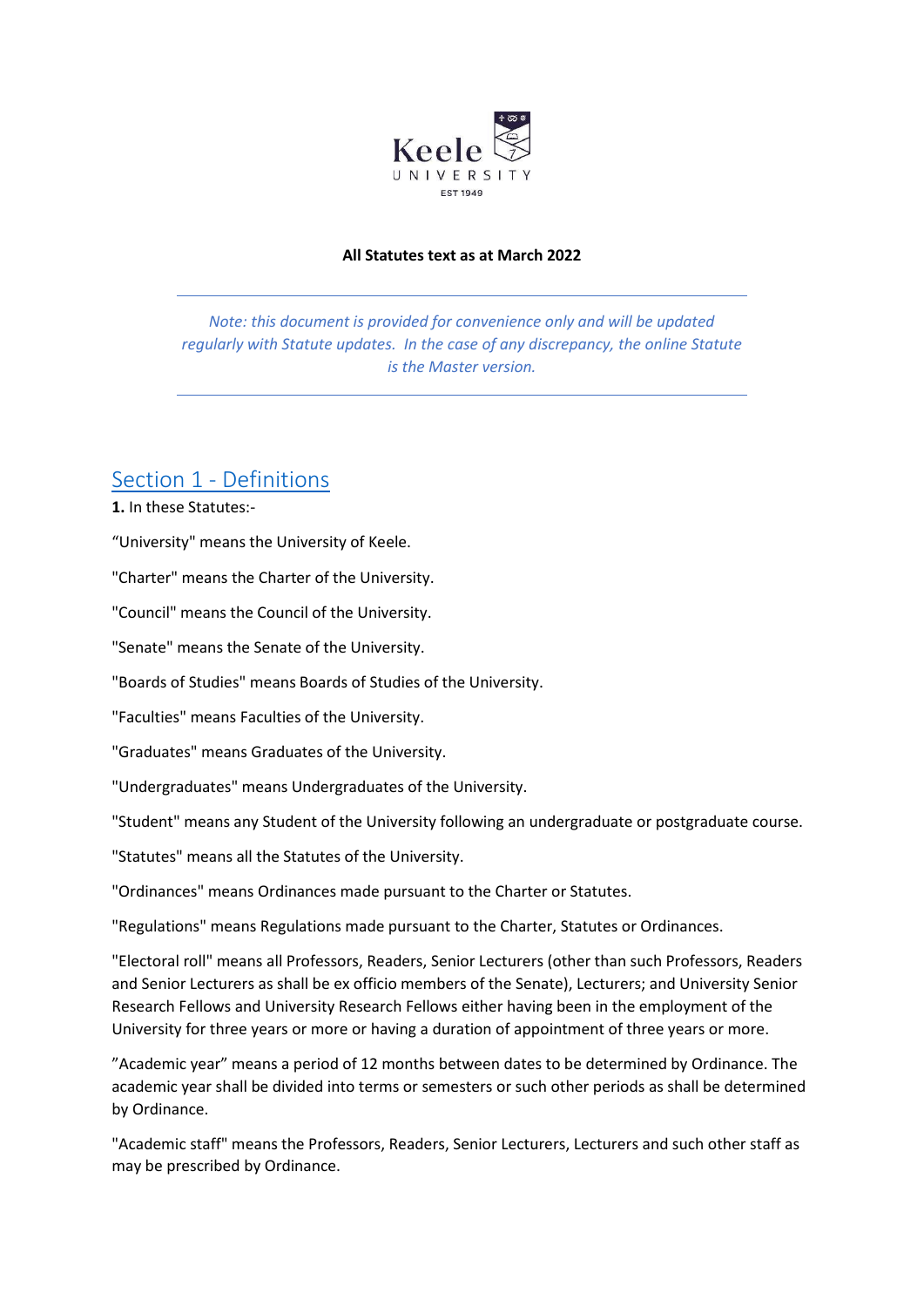"Suspension" means that a Student who has been suspended under the provisions of Regulation B8 may not, for the period of suspension, attend any examination, lecture, tutorial, seminar, class or other course, nor receive any formal academic instruction except as specified by the Deputy Vice-Chancellor. In all other respects the Student shall remain subject to the Charter, Statutes, Ordinances and Regulations of the University."

**2.** Words defined in the Charter or the Statutes shall have the same meaning in the Ordinances and the Regulations unless the context otherwise requires.

## Section 2 - [The Members of the University](https://www.keele.ac.uk/legalgovernancecompliance/governance/actcharterstatutesordinancesandregulations/universitystatutes/#section-2---the-members-of-the-university)

**1.** The following persons shall be Members of the University:-

The Emeritus Professors.

All other employees of the University.

The Graduates.

The Students.

**2.** Membership of the University shall continue so long only as one at least of the qualifications above enumerated shall continue to be possessed by the individual Member.

**3.** The Council on the recommendation of the Senate shall have the power to declare such other persons Members of the University as it shall deem fit.

### Section 3 - [The Chancellor](https://www.keele.ac.uk/legalgovernancecompliance/governance/actcharterstatutesordinancesandregulations/universitystatutes/#section-3---the-chancellor)

**1.** The Successors to the first Chancellor shall be elected by the Council.

**2.** The Chancellor shall hold office for a period of five years or until resignation, whichever is the earlier, and shall be eligible for re-election.

**3.** The Chancellor may resign by writing addressed to the Council.

### Section 4 - [The Pro-Chancellor](https://www.keele.ac.uk/legalgovernancecompliance/governance/actcharterstatutesordinancesandregulations/universitystatutes/#section-4---the-pro-chancellor)

**1.** The Pro-Chancellor shall hold office for five years or until resignation, whichever shall be the earlier, and shall be eligible for re-election.

- **2.** The successors of the first Pro-Chancellor shall be elected by the Council.
- **3.** The Pro-Chancellor may resign by writing addressed to the Council.
- **4.** The Pro-Chancellor shall be neither a member of staff nor a student of the University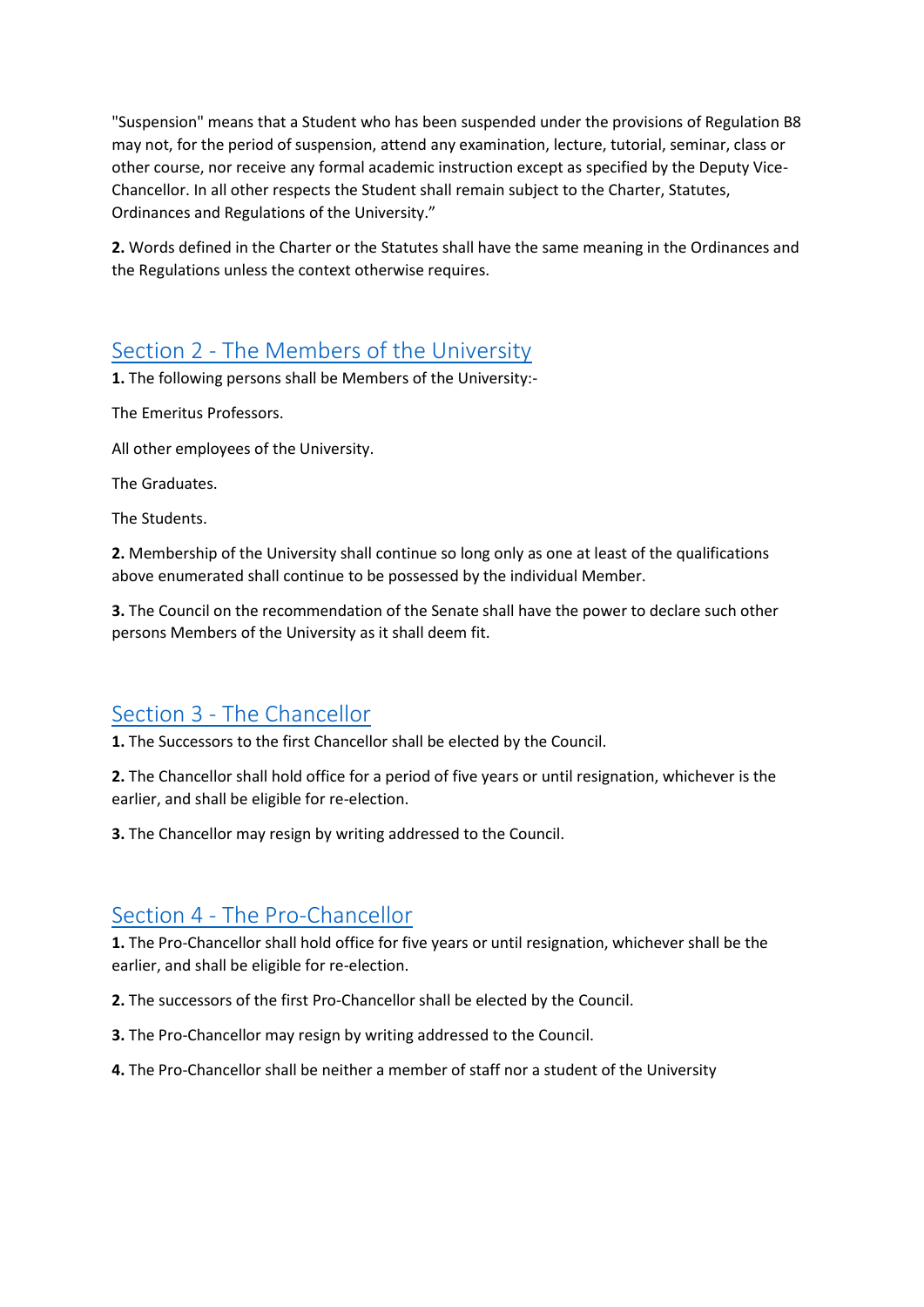# Section 5 - [The Deputy Pro-Chancellors](https://www.keele.ac.uk/legalgovernancecompliance/governance/actcharterstatutesordinancesandregulations/universitystatutes/#section-5---the-deputy-pro-chancellors)

**1.** The first Deputy Pro-Chancellors shall hold office for three years and shall be eligible for reelection.

**2.** The successors to the first Deputy Pro-Chancellors shall be elected by the Council.

**3.** The successors to the first Deputy Pro-Chancellors shall respectively hold office for four years or until their respective resignations, whichever shall be the earlier, and shall be eligible for re-election.

**4.** A Deputy Pro-Chancellor may resign by writing to the Council.

**5.** The Deputy Pro-Chancellors shall be neither a member of staff nor a student of the University

### Section 6 - [The Vice-Chancellor](https://www.keele.ac.uk/legalgovernancecompliance/governance/actcharterstatutesordinancesandregulations/universitystatutes/#section-6---the-vice-chancellor)

**1.** The successors to the first Vice-Chancellor shall be appointed by the Council. The Council, however, shall not make such an appointment except on the recommendation of the Senate and after considering a report from a Joint Committee of the Council and the Senate.

**2.** Subject to Section 31 the Vice-Chancellor shall hold office for such period and under such conditions as shall from time to time be determined by Statute or Ordinance.

**3.** The Vice-Chancellor shall have a general responsibility to the Council for maintaining and promoting the efficiency and good order of the University.

**4.** The Vice-Chancellor may resign by writing addressed to the Council.

### Section 7 - [The Treasurer](https://www.keele.ac.uk/legalgovernancecompliance/governance/actcharterstatutesordinancesandregulations/universitystatutes/#section-7---the-treasurer)

**1.** The successors to the first Treasurer shall be elected by the Council.

- **2.** The Treasurer shall hold office for four years and shall be eligible for re-election.
- **3.** The Treasurer shall perform such duties as may be determined by the Council.
- **4.** The Treasurer may resign by writing addressed to the Council.
- **5.** The Treasurer shall be neither a member of staff nor a student of the University.

### Section 8 - [The Deputy Vice-Chancellor and Provost](https://www.keele.ac.uk/legalgovernancecompliance/governance/actcharterstatutesordinancesandregulations/universitystatutes/#section-8---the-deputy-vice-chancellor-and-provost)

**1.** The Deputy Vice-Chancellor and Provost shall be appointed by the Council. The Council, however, shall not make such an appointment except on the recommendation of the Senate and after considering a report from a Joint Committee of the Council and the Senate.

**2.** The Deputy Vice-Chancellor and Provost shall hold office for such periods and upon such conditions as shall from time to time be prescribed by Ordinance.

**3.** The Deputy Vice-Chancellor and Provost shall be the direct deputy of the Vice-Chancellor and be responsible to the Vice-Chancellor for the leadership of the academic progress of the University. The Deputy Vice-Chancellor and Provost shall act for the Vice-Chancellor in their absence or during a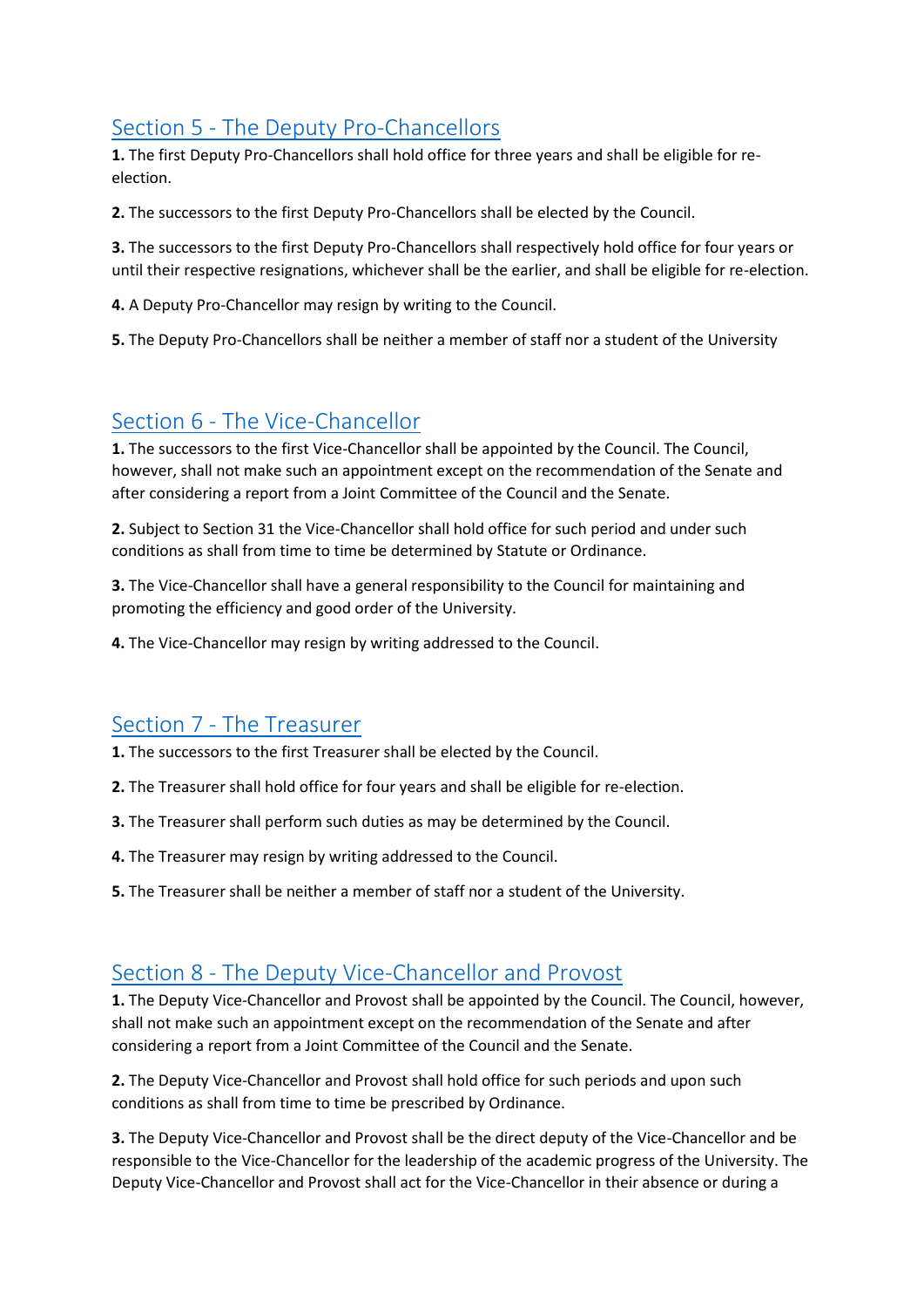vacancy in that office and in such matters as may be from time to time entrusted in the Deputy Vice-Chancellor and Provost by the Vice-Chancellor

**4.** The Deputy Vice-Chancellor and Provost may resign in writing addressed to the Council.

### Section 9 - [The Deans, Chairs of Boards of Studies and Faculties](https://www.keele.ac.uk/legalgovernancecompliance/governance/actcharterstatutesordinancesandregulations/universitystatutes/#section-9---the-deans,-chairs-of-boards-of-studies-and-faculties)

**1.** Each Board of Studies and Faculty shall have a Dean who shall act as Chair.

**2.** The Dean of each Board of Studies and Faculty shall be appointed by the Council, on the nomination of a joint appointing committee of Council and Senate.

**3.** The Dean of each Board and Faculty shall hold office for such period and upon such conditions as to re-appointment or otherwise as shall from time to time be prescribed by Ordinance.

**4.** The Dean of each Board and Faculty shall be an ex officio member of all committees of the Board or Faculty and shall present candidates for degrees (except Honorary Degrees) in the subjects of the Board or Faculty.

**5.** The Dean of each Faculty may be instructed by the Vice-Chancellor or the Deputy Vice-Chancellor and Provost to take a specific institutional leadership role outside their role in the Board of Studies and Faculty. Where this is the case the formal title of Dean will change to Pro Vice-Chancellor and Dean.

**6.** A Dean may resign office by writing addressed to the Council.

### Section 10 - [The Secretary to Council](https://www.keele.ac.uk/legalgovernancecompliance/governance/actcharterstatutesordinancesandregulations/universitystatutes/#section-10---the-secretary-to-council)

**1.** The Council shall from time to time appoint a Secretary to Council with such duties at such remuneration and (subject to Section 31) upon such terms and conditions as it shall deem fit. The Council, however, shall not make such an appointment except on the recommendation of the Senate and after considering a report from a Joint Committee of the Council and the Senate.

**2.** The Secretary to Council shall be responsible for providing secretarial services for the Council.

## Section 11 - [The Librarian](https://www.keele.ac.uk/legalgovernancecompliance/governance/actcharterstatutesordinancesandregulations/universitystatutes/#section-11---the-librarian)

**1.** The Council shall from time to time on the recommendation of the Senate appoint a Librarian of the University with such duties at such remuneration and (subject to Section 31) upon such terms and conditions as it shall deem fit.

# Section 12 - [The Academic Registrar and Director of Student and](https://www.keele.ac.uk/legalgovernancecompliance/governance/actcharterstatutesordinancesandregulations/universitystatutes/#section-12---the-academic-registrar-and-director-of-student-and-academic-services)  [Academic Services](https://www.keele.ac.uk/legalgovernancecompliance/governance/actcharterstatutesordinancesandregulations/universitystatutes/#section-12---the-academic-registrar-and-director-of-student-and-academic-services)

**1.** The Council shall from time to time on the recommendation of the Senate appoint an Academic Registrar of the University with such duties at such remuneration and upon such terms and conditions as it shall deem fit.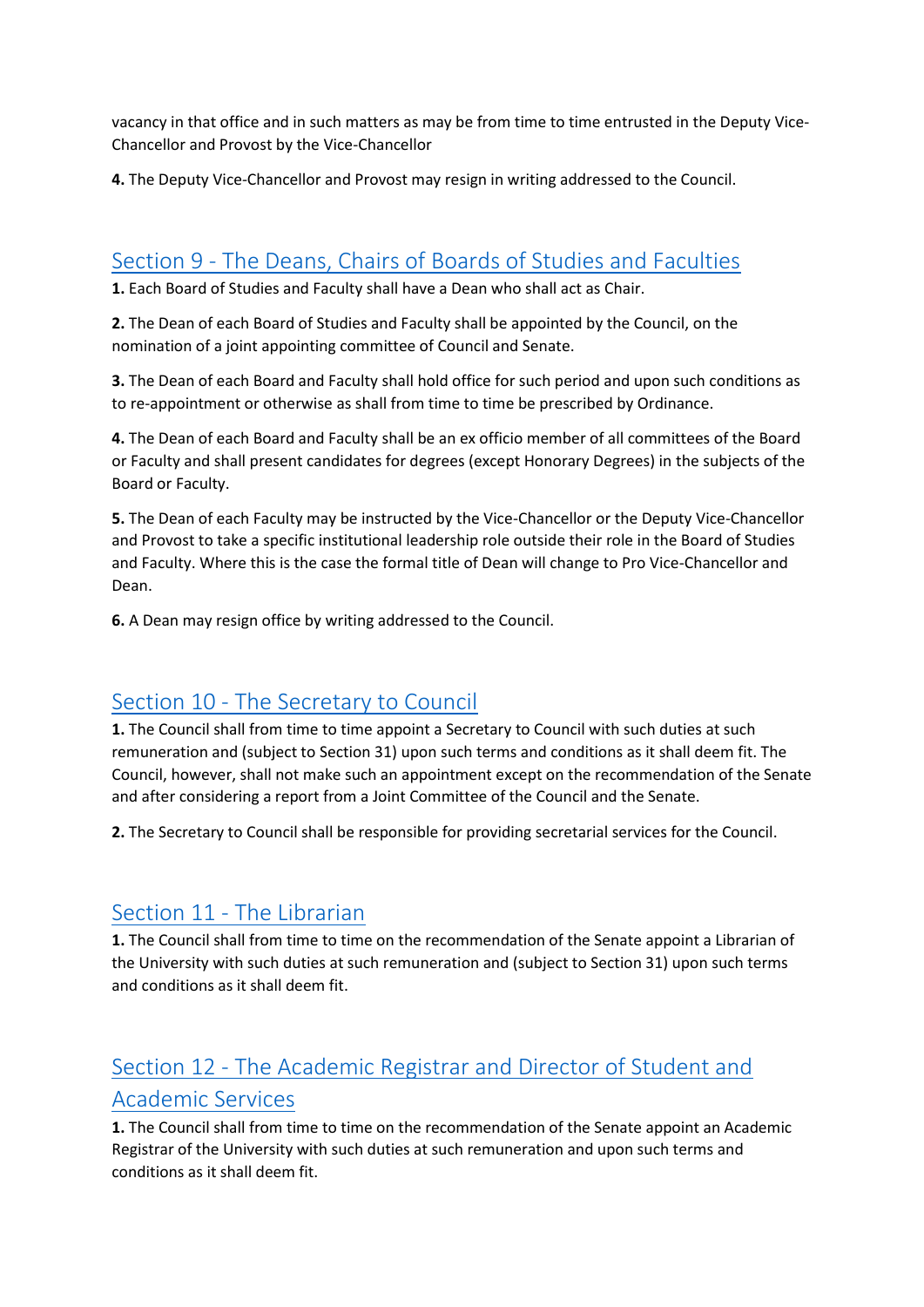**2.** The Academic Registrar shall be the Secretary to the Senate.

### Section 13 - [Other Officers](https://www.keele.ac.uk/legalgovernancecompliance/governance/actcharterstatutesordinancesandregulations/universitystatutes/#section-13---other-officers)

**1.** The Council shall from time to time appoint such other Officers as may be deemed necessary with such duties at such remuneration and upon such terms and conditions as the Council shall deem fit provided that no Academic Officer shall be appointed except on the recommendation of the Senate.

### Section 14 - [The External Auditor](https://www.keele.ac.uk/legalgovernancecompliance/governance/actcharterstatutesordinancesandregulations/universitystatutes/#section-14---the-external-auditor)

**1.** The Council shall from time to time appoint an external Auditor (auditors). Every such Auditor shall be a member of a body of accountants established in the United Kingdom and for the time being recognised for the purposes of paragraph (a) of subsection (I) of section 161 of the Companies Act 1948 by the Secretary of State for Trade. No person shall be appointed Auditor who is or connected persons are, a member of the Council or staff of the University.

**2.** Auditors appointed by the University shall hold office for three years and shall be eligible for reappointment and shall receive such remuneration as may be determined by the Council.

**3.** Auditors appointed by the University shall have a right of access at all reasonable times to the files, books, records and accounts of the University and shall be entitled to require from the Officers of the University such information and explanations as may be necessary for the performance of their duties.

- **4.** Auditors appointed by the University may resign by writing addressed to the Council.
- **5.** Auditors appointed by the University shall make a report to the Council at least once in each year.

### Section 15 - [Honorary Legal Consultant](https://www.keele.ac.uk/legalgovernancecompliance/governance/actcharterstatutesordinancesandregulations/universitystatutes/#section-15---honorary-legal-consultant)

**1.** The Council may appoint an Honorary Legal Consultant to the University who shall hold office for three years and shall be eligible for re-appointment.

### Section 16 - [The Council](https://www.keele.ac.uk/legalgovernancecompliance/governance/actcharterstatutesordinancesandregulations/universitystatutes/#section-16---the-council)

1. The Council shall consist of the following members, namely:-

(a) Class1 - Ex Officio

The Chancellor (if they so choose), the Pro-Chancellor, the Deputy Pro-Chancellors, the Vice-Chancellor, the Treasurer and the Deputy Vice-Chancellor and Provost.

(b) Class 2 - Members of University Staff

(i) One academic member of staff of the Senate being from each Faculty to be elected by the electoral roll in a manner prescribed by Ordinance.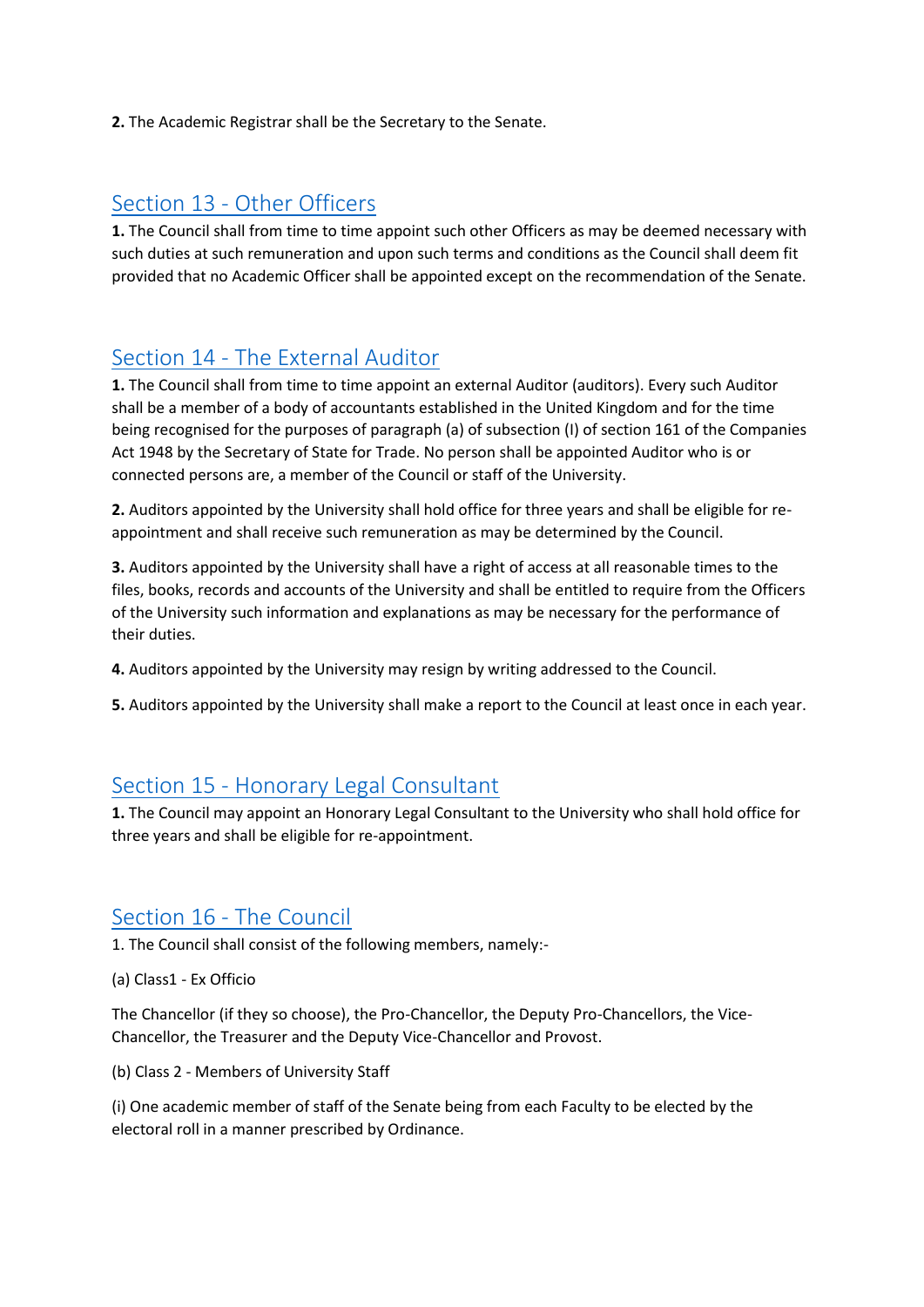(ii) One representative of the non-academic employees of the University to be appointed by the nonacademic University employees in a manner prescribed by Ordinance.

(c) Class 3 – Lay Members - Members of the Council who are neither a member of staff nor a student of the University

Such additional number of Lay Members to be appointed by the Council who, when counted with the Ex Officio members of Council who are also Lay Members shall ensure that there shall at all times (save where a casual vacancy occurs) be at least 12 and not more than 15 Lay Members and a majority on Council of Lay Members

#### (d) Class 4 - Students

The Union Development and Democracy Officer of the Students' Union and the President of the Association of Postgraduate Students.

2. Members of the Council included in Class 1 and 4 shall hold office while they occupy the positions named respectively.

3. Members of the Council included in Class 3 shall hold office for four years or for such shorter period as may be determined by Ordinance, subject to a maximum of two or, exceptionally, three full terms of office.

4. The Pro-Chancellor, Deputy Pro-Chancellors and the Treasurer shall hold office for four years or for such shorter period as may be determined by Ordinance, subject to a maximum of two full terms of office. Where a Lay Member is appointed to an Ex Officio position, the total time served on the Council must not exceed 12 years.

5. All casual vacancies in Class 3 may be filled by the Council. All other casual vacancies shall be filled by the body or electoral roll which appointed the member

6. Except as otherwise provided in the Statutes, any member of the Council may resign at any time by writing addressed to the Secretary to Council.

7. In order for there to be a quorum at any meeting of Council or any of its committees, a majority of the members present shall be lay members.

## Section 17 - [Powers of the Council](https://www.keele.ac.uk/legalgovernancecompliance/governance/actcharterstatutesordinancesandregulations/universitystatutes/#section-17---powers-of-the-council)

Subject to the Charter and the Statutes the Council shall in addition to all other powers vested in it have the following powers:-

**1.** To elect a Vice-Chair who shall hold office for three years and shall be eligible for re-election.

**2**. To appoint the Pro-Chancellor, Deputy Pro-Chancellor, the Treasurer, members of the Council as provided for under Section 16, Clause 1, Class 3 and the Auditors and the Honorary Legal Consultant.

**3**. To appoint the Chancellor, Vice-Chancellor, Deputy Vice-Chancellor and Provost, Professors, Heads of Departments/ Schools, Readers, Senior Lecturers, Lecturers, Secretary to Council, Librarian and such other Officers of the University as may be found desirable provided that the Council shall not appoint any Vice-Chancellor or Secretary to Council except on the recommendation of the Senate and after considering a report from a Joint Committee of the Council and the Senate. Appointment of a Deputy Vice-Chancellor and Provost, Professor, Head of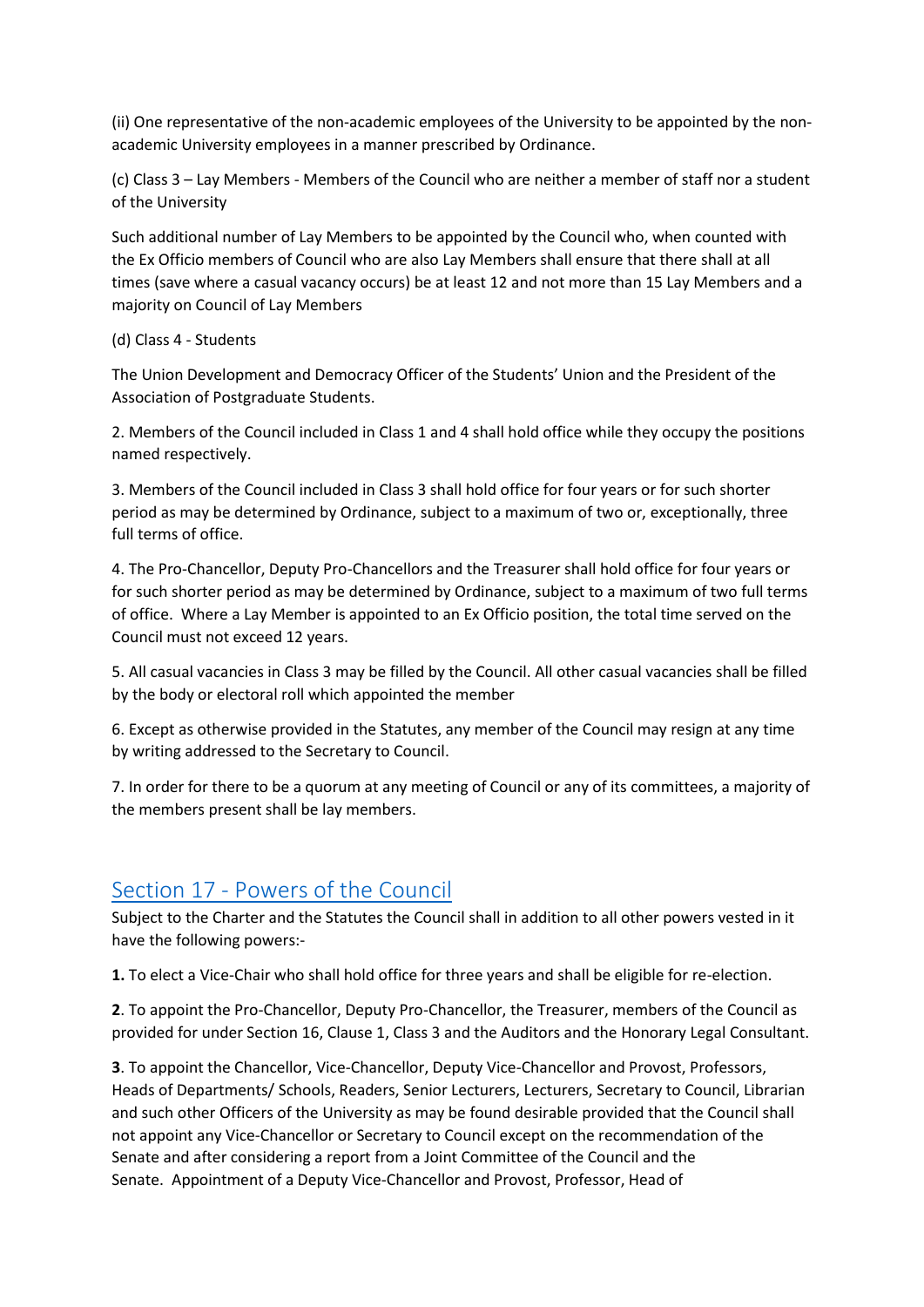Department/School, Reader, Senior Lecturer, Lecturer, Librarian, Academic Registrar or other Academic Officer shall be on the recommendation of the Senate.

**4**. To appoint External Examiners on the recommendation of the Senate.

**5**. To confer after report from the Senate and subject to conditions prescribed by Ordinance the title of Emeritus Professor or Honorary Professor, Reader or Lecturer or other such title.

**6**. To make Statutes provided that no Statute shall be submitted to the Council until the Senate has had an opportunity of reporting thereon to the Council.

**7**. To make Ordinances provided that no Ordinances shall be submitted to the Council until the Senate has had an opportunity of reporting thereon to the Council.

**8**. To make Regulations and to confirm Regulations submitted by the Senate for any matters in respect of which Regulations are or may be authorised to be made.

**9**. To govern, manage and regulate the finances, accounts, investments, property, business and all affairs whatsoever of the University and for that purpose to appoint bankers and any other officers or agents whom it may deem expedient to appoint and to cause proper books of account to be kept for all sums of money received and expended by the University and for the assets and liabilities of the University so that such books give a true and fair view of the state of the University's affairs and explain its transactions.

**10.** To invest any moneys belonging to the University including any unapplied income in such stocks, funds, fully paid shares or securities as the Council shall from time to time think fit whether authorised by the general law for the investment of trust moneys or not and whether within the United Kingdom of Great Britain and Northern Ireland or not or in the purchase of freehold or leasehold hereditaments in the United Kingdom including rents with the like power of varying such investments from time to time provided that the Council may in its discretion retain as long as it shall think fit any investment given or bequeathed to the University although not coming within the description of investments authorised as aforesaid.

**11**. To sell, buy, exchange, lease and accept leases of real and personal property on behalf of the University.

**12**. To provide the buildings, premises, furniture and equipment and other means required for carrying on the work of the University.

**13**. To borrow money on behalf of the University and for that purpose if the Council thinks fit to mortgage or charge all or any part of the property of the University whether real or personal unless the conditions of any Will, Deed or Gift or other similar instrument are thereby contravened and to give such other security whether upon real or personal property or otherwise as the Council thinks fit.

**14**. To act as guarantor for the payment of any sum or sums of money or the performance of any contract or obligation by any company, body, society or person if it is in the interest of the University so to do.

**15**. To provide for the welfare of all persons in the employment of the University or formerly in the employment of the University or of the University College of North Staffordshire and the wives, widows and dependants of such persons including the payment of money, pensions or other payments and to subscribe to benevolent and other funds for the benefit of such persons.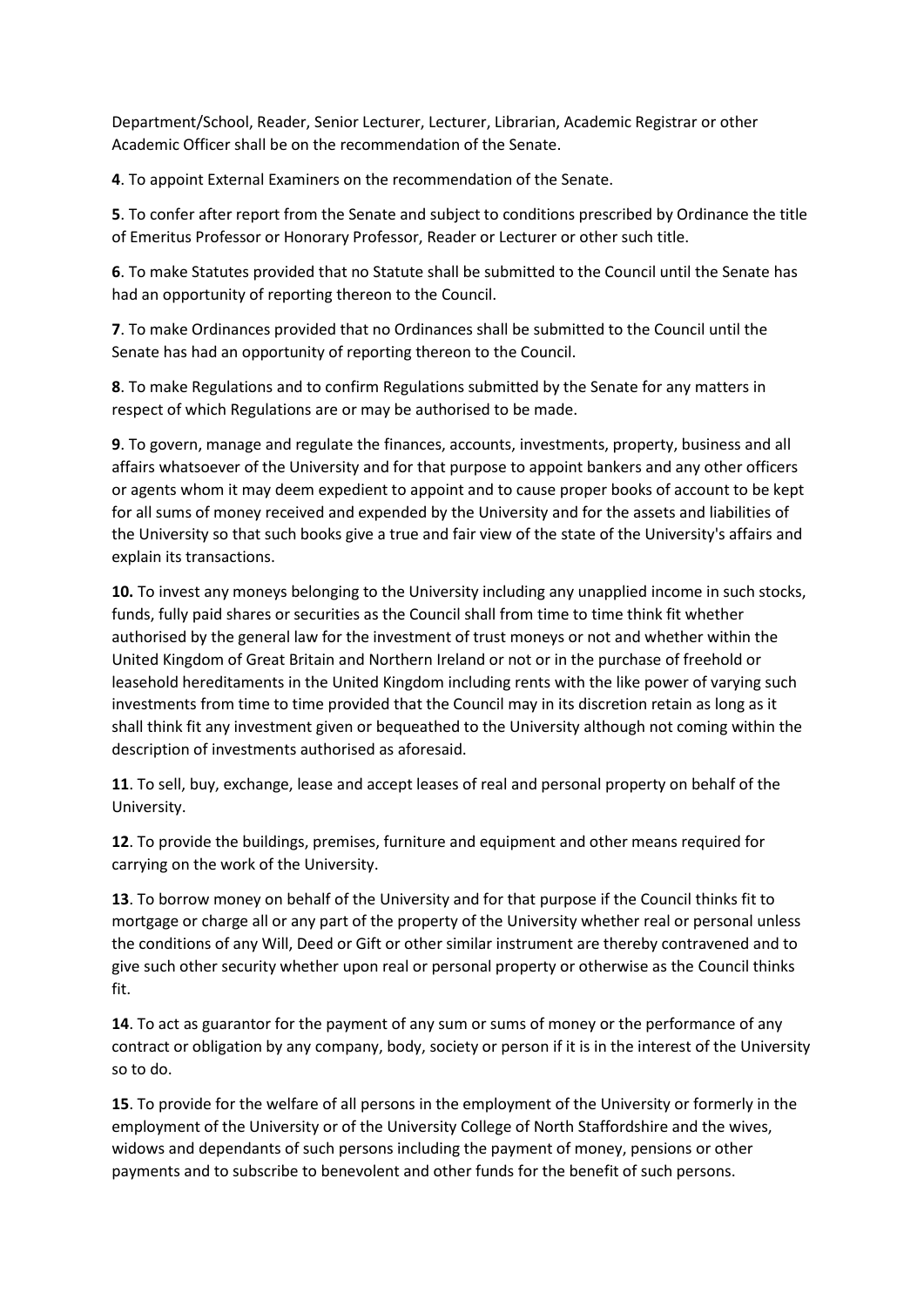**16**. To enter into, vary, carry out and cancel contracts on behalf of the University.

**17**. To review the instruction and teaching of the University both internal and extra-mural.

**18**. To promote and to make provision for research within the University.

**19**. To review, amend, refer back, control or disallow any act of the Senate required under these Statutes to be reported to the Council and to give directions thereon to the Senate provided that any act of the Senate which is amended by the Council shall be referred again to the Senate for consideration and report before being carried into effect.

**20.** To refer to the Senate the names of persons proposed as recipients of Honorary Degrees and to approve or disapprove the names of persons proposed by the Senate as recipients of such Degrees provided that no person shall be admitted by the University to an Honorary Degree whose name has not been approved for that purpose both by the Council and by the Senate.

**21**. To expel after a report from the Vice-Chancellor any Student deemed to have been guilty of grave misconduct.

**22**. To consider, adjudicate upon and if thought fit redress any grievance of any employee, graduate or Student of the University who may for any reason feel aggrieved.

**23**. To provide for the welfare the Students.

**24**. To select a Seal, Arms and a Mace for the University and to have the sole custody of the Seal.

**25**. To exercise all such powers as are or may be conferred on the Council by the Charter, Statutes, Ordinances and Regulations and to carry the Charter, Statutes, Ordinances and Regulations into effect and for this purpose to delegate such powers to officers or constituent bodies of the University as may be necessary or desirable for this purpose.

**26**. To determine the fees to be payable in respect of courses of study and to regulate their collection.

### [Section 18 -](https://www.keele.ac.uk/legalgovernancecompliance/governance/actcharterstatutesordinancesandregulations/universitystatutes/#section-18---the-senate) The Senate

**1.** The Senate shall consist of the following persons, namely:-

**(a)** The Vice-Chancellor who if present shall preside at all meetings of the Senate.

**(b)** The Deputy Vice-Chancellor and Provost and the Pro Vice-Chancellors and the Executive Deans.

**(c)**The Academic Registrar.

**(d)** The Librarian.

**(e)** Heads of Schools and a senior representative from each Faculty for education and one for research.

**(f)** Such members of the electoral roll not exceeding two as may be appointed by the Senate.

**(g)** Such additional number of members of the electoral roll elected by the electoral roll as necessary to constitute as nearly as possible (but not exceeding) 40% of the total membership of the Senate. Ordinances shall prescribe the constitution of the electoral roll and the method of election.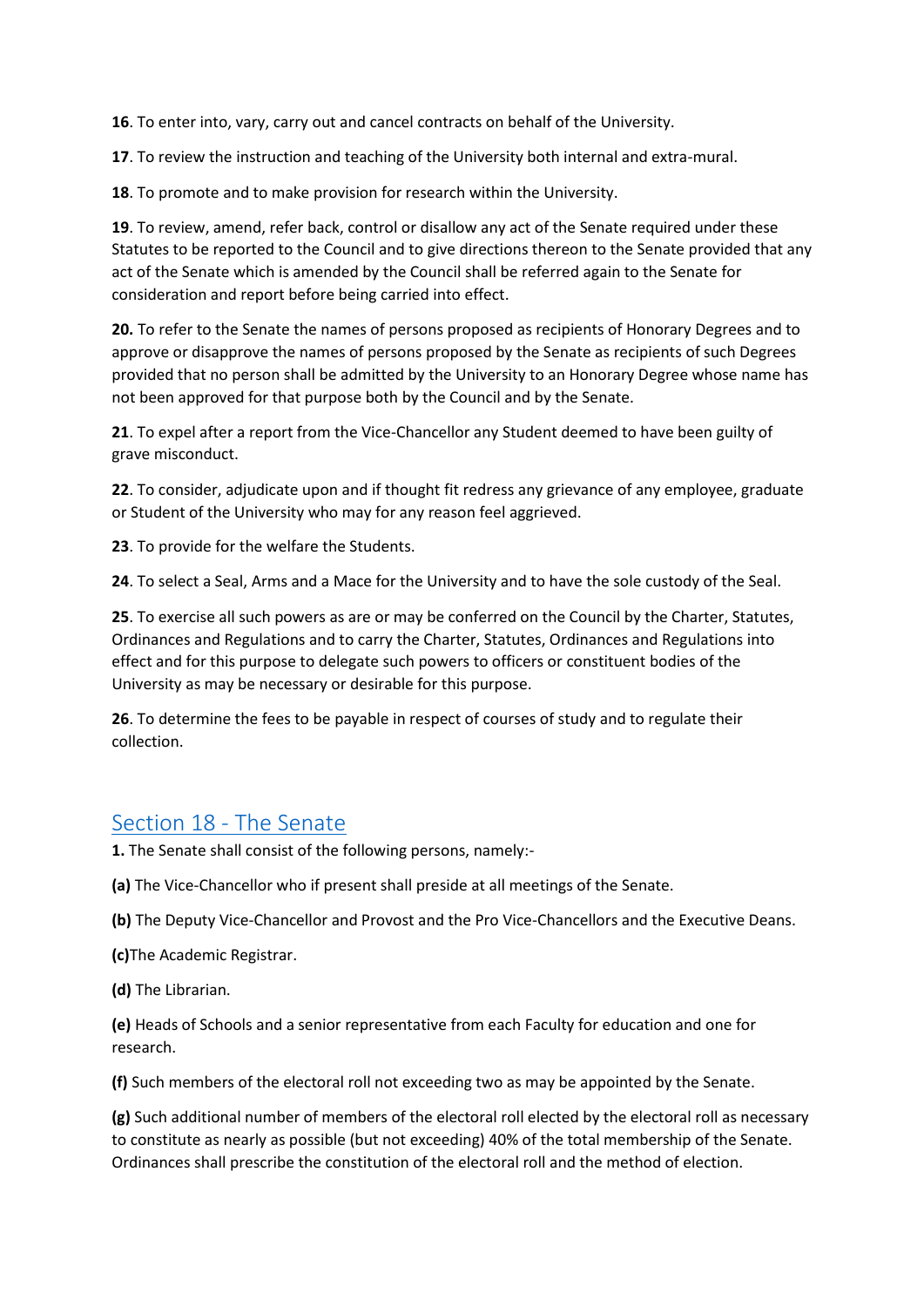**(h)** The Union Development and Democracy Officer.

The President of the Association of Postgraduate Students.

**(i)** Five full-time Students to be elected by the Students.

Full-time Students shall be defined by Ordinance. Ordinances shall prescribe the method of election.

### Section 19 - [Powers of the Senate](https://www.keele.ac.uk/legalgovernancecompliance/governance/actcharterstatutesordinancesandregulations/universitystatutes/#section-19---powers-of-the-senate)

The powers of the Senate shall be:

**1.** To direct and regulate all instruction and teaching of the University both internal and extra-mural and the examinations held by the University, subject to the powers of the Council as previously defined.

**2.** To promote learning and research within the University and to require reports from time to time on such learning and research.

**3.** To appoint two members of the Senate from Categories (e) to (i) inclusive to be members of the Council.

**4.** To appoint Internal Examiners and to suspend or remove them. In the case of death, illness or resignation of an Examiner or in the case of the Examiner's suspension or removal to appoint a substitute who shall have authority to act during the examination then in progress or next ensuing.

**5.** To recommend External Examiners for appointment by the Council.

**6.** To make recommendations to the Council for the appointment of the Vice-Chancellor, Deputy Vice-Chancellor and Provost, Professors, Heads of Departments/Schools, Readers, Senior Lecturers, Lecturers, Secretary to Council, Librarian, Academic Registrar and such other Academic Officers of the University as may be found desirable.

**7.** To award Degrees (other than Honorary Degrees), Diplomas, Certificates and other Distinctions.

**8.** To propose to the Council the names of persons to receive Honorary Degrees and to approve or to disapprove the names of persons proposed by the Council to receive such Degrees.

**9.** To make recommendations to the Council as may from time to time be required on all Statutes, Ordinances and Regulations or proposed changes thereof concerning welfare, discipline and the imposition of fines and penalties for the breach thereof or concerning other non-academic matters.

**10.** To make recommendations to the Council on any matter referred to the Senate by the Council.

**11.** To make recommendations to the Council on any academic matters.

**12.** To discuss and declare an opinion on any matter whatsoever relating to the University.

**13.** To formulate, modify or revise schemes for the organisation of Boards or Faculties of the University and to report to the Council on the expediency of the establishment at any time of Boards, Faculties, Schools, Institutes, Delegacies or Departments.

**14.** To review, amend, refer back or disallow any act of any Board, Faculty, School, Institute, Delegacy or Department or to give directions to the Boards, Faculties, Schools, lnstitutes, Delegacies or Departments.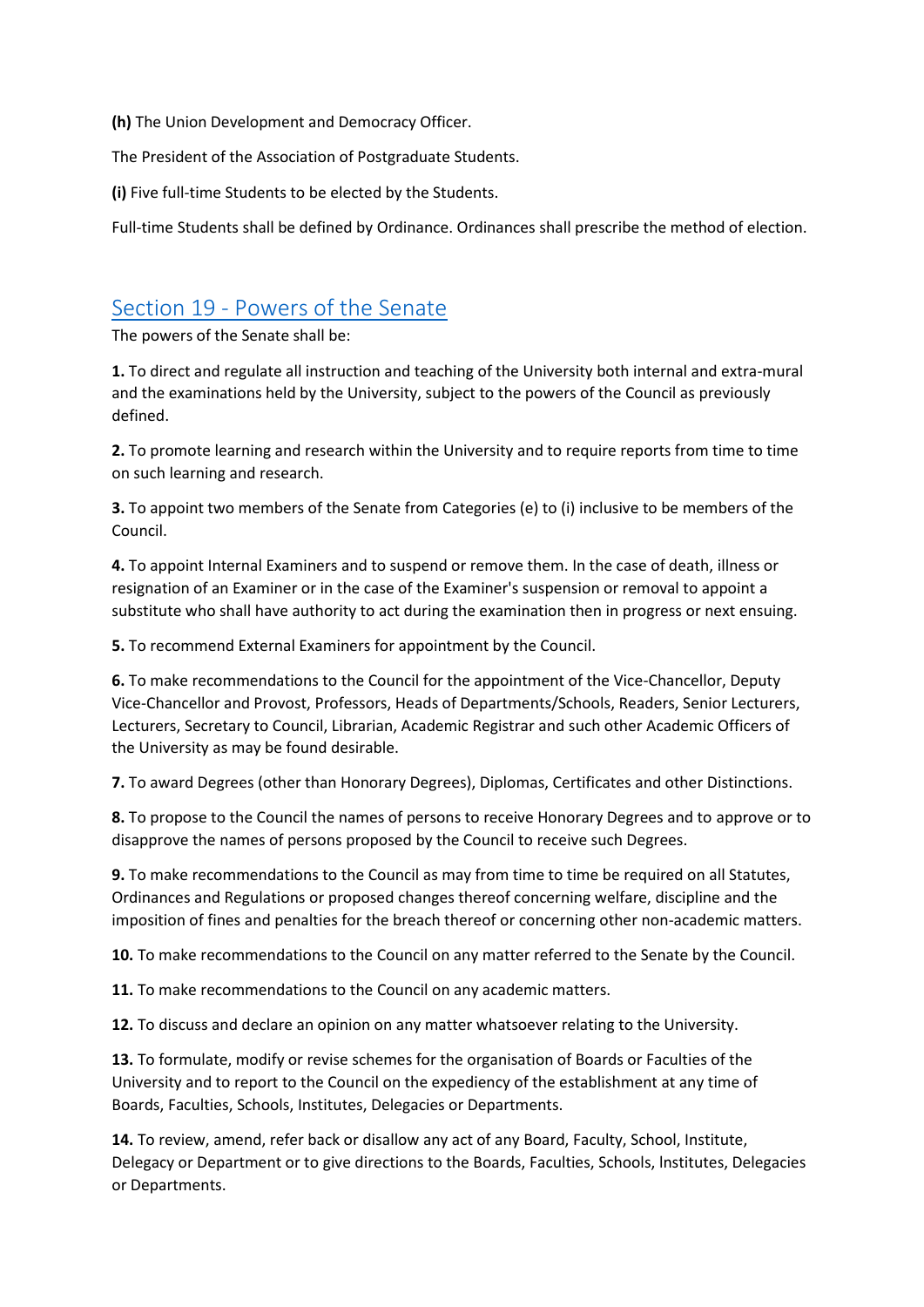**15.** To fix subject to any conditions made by the Founders which are accepted by the Council the times and mode and conditions of competition for Fellowships, Scholarships, Exhibitions and Prizes and to regulate examinations for and award the same.

**16.** To regulate subject to the Ordinances of the University the admission of persons to courses of study in the University.

**17.** Subject to the power of the Council contained in Section 17(21) to terminate or suspend the membership of the University of any Student failing to fulfil the requirements prescribed in the Regulations in respect of the Student's course of study.

**18.** To delegate such powers to officers or bodies of the University as may be necessary to carry the Charter, Statutes, Ordinances and Regulations into effect.

**19.** To do such other acts and things as the Council shall authorise.

## Section 20 - [Boards of Studies, Faculties and Schools](https://www.keele.ac.uk/legalgovernancecompliance/governance/actcharterstatutesordinancesandregulations/universitystatutes/#section-20---boards-of-studies,-faculties-and-schools)

**1.** There shall be two or more Boards of Studies and Faculties. The constitution and membership of the Boards and Faculties shall be prescribed by Ordinance.

**2.** There shall be Schools of the University the number, titles and membership of which shall be prescribed by Ordinance.

## Section 21 - [Powers of the Boards, Faculties and Schools](https://www.keele.ac.uk/legalgovernancecompliance/governance/actcharterstatutesordinancesandregulations/universitystatutes/#section-21---powers-of-the-boards,-faculties-and-schools)

**1.** The Boards of Studies and Faculties shall have power to make representations to the Senate on any academic matter and to make recommendations to the Senate on any matter referred to the Boards or Faculties by the Senate.

**2.** The Schools shall have the powers prescribed by Ordinance.

### Section 22 - [Departments](https://www.keele.ac.uk/legalgovernancecompliance/governance/actcharterstatutesordinancesandregulations/universitystatutes/#section-22---departments)

**1.** There shall be such departments of the University as shall be prescribed by Ordinance. In each department there shall be meetings as prescribed by Ordinance.

# Section 23 - The Vice-[Chancellor's Address](https://www.keele.ac.uk/legalgovernancecompliance/governance/actcharterstatutesordinancesandregulations/universitystatutes/#section-23---the-vice-chancellor%E2%80%99s-address)

**1.** All members of staff shall be invited to the Vice-Chancellor's Address. The Address shall take place at least once in each year normally to be addressed by the Vice-Chancellor.

### Section 24 - [The Students' Union](https://www.keele.ac.uk/legalgovernancecompliance/governance/actcharterstatutesordinancesandregulations/universitystatutes/#section-24---the-students)

**1.** There shall be a Students' Union of the University and Ordinances shall prescribe the constitution, functions, privileges and other matters relating to such Union.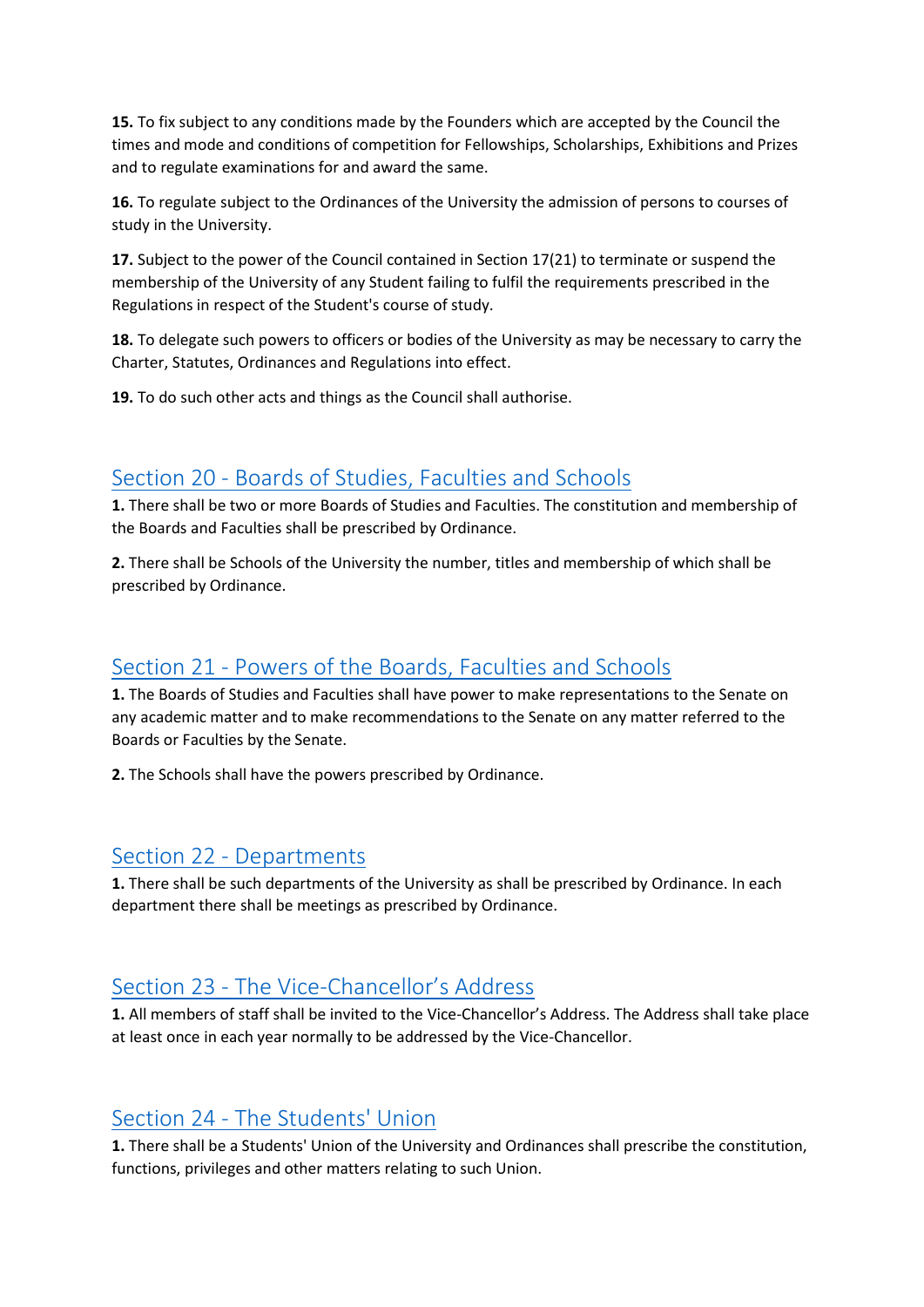## Section 25 - [Association of Postgraduate Students](https://www.keele.ac.uk/legalgovernancecompliance/governance/actcharterstatutesordinancesandregulations/universitystatutes/#section-25---association-of-postgraduate-students)

**1.** There shall be an Association of Postgraduate Students and Ordinances shall prescribe the constitution, functions, privileges and other matters relating to such Association.

## Section 26 - [Matriculation](https://www.keele.ac.uk/legalgovernancecompliance/governance/actcharterstatutesordinancesandregulations/universitystatutes/#section-26---matriculation)

**1.** The requirements for Matriculation and for entrance to the University together with the exemptions there from and the variations thereof shall be prescribed by the Ordinances and Regulations.

# Section 27 - [University Examinations](https://www.keele.ac.uk/legalgovernancecompliance/governance/actcharterstatutesordinancesandregulations/universitystatutes/#section-27---university-examinations)

**1.** The examinations for the degrees, diplomas and certificates of the University shall be conducted jointly by members of the academic staff of the University and external examiners appointed in accordance with the Statutes, Ordinances and Regulations.

**2.** The Ordinances and Regulations shall prescribe the subjects, time, mode and all matters respecting the Examinations of and the Degrees and other distinctions conferred by the University.

# Section 28 - [Committees](https://www.keele.ac.uk/legalgovernancecompliance/governance/actcharterstatutesordinancesandregulations/universitystatutes/#section-28---committees)

**1.** The Council, the Senate and the Boards of Studies and Faculties may from time to time appoint subject to the provision of clauses 3, 4 and 5 of this Section such and so many standing, special and advisory Committees, Sub-Committees or Boards as may seem to them fit and may if they think fit place on them persons who are not members of the appointing Bodies. Such Committees, Sub-Committees or Boards may deal with any matters delegated to them and shall subsequently report any action taken to the appointing body. Provided that nothing in this clause shall enable the Council to delegate its power to reach a decision under clause 10 (2) of Section 31.

**2.** The Council may except as provided in clause 3 of this Section make Regulations for the proceedings of all Committees or Boards, but subject thereto every Committee or Board may regulate its own procedure, times and places of meeting.

**3.** The constitution and procedure of any Joint Committee of the Council and the Senate shall be prescribed by Ordinance.

**4.** The Chair of the Council shall be an ex officio member of every committee or Board of the Council except the Audit and Risk Committee. The Audit and Risk Committee may invite the Chair of Council to attend the Audit and Risk Committee from time to time.

**5.** The Vice-Chancellor and the Deputy Vice-Chancellor and Provost shall be ex officio members of every committee or Board of the Senate and the Boards of Studies and Faculties.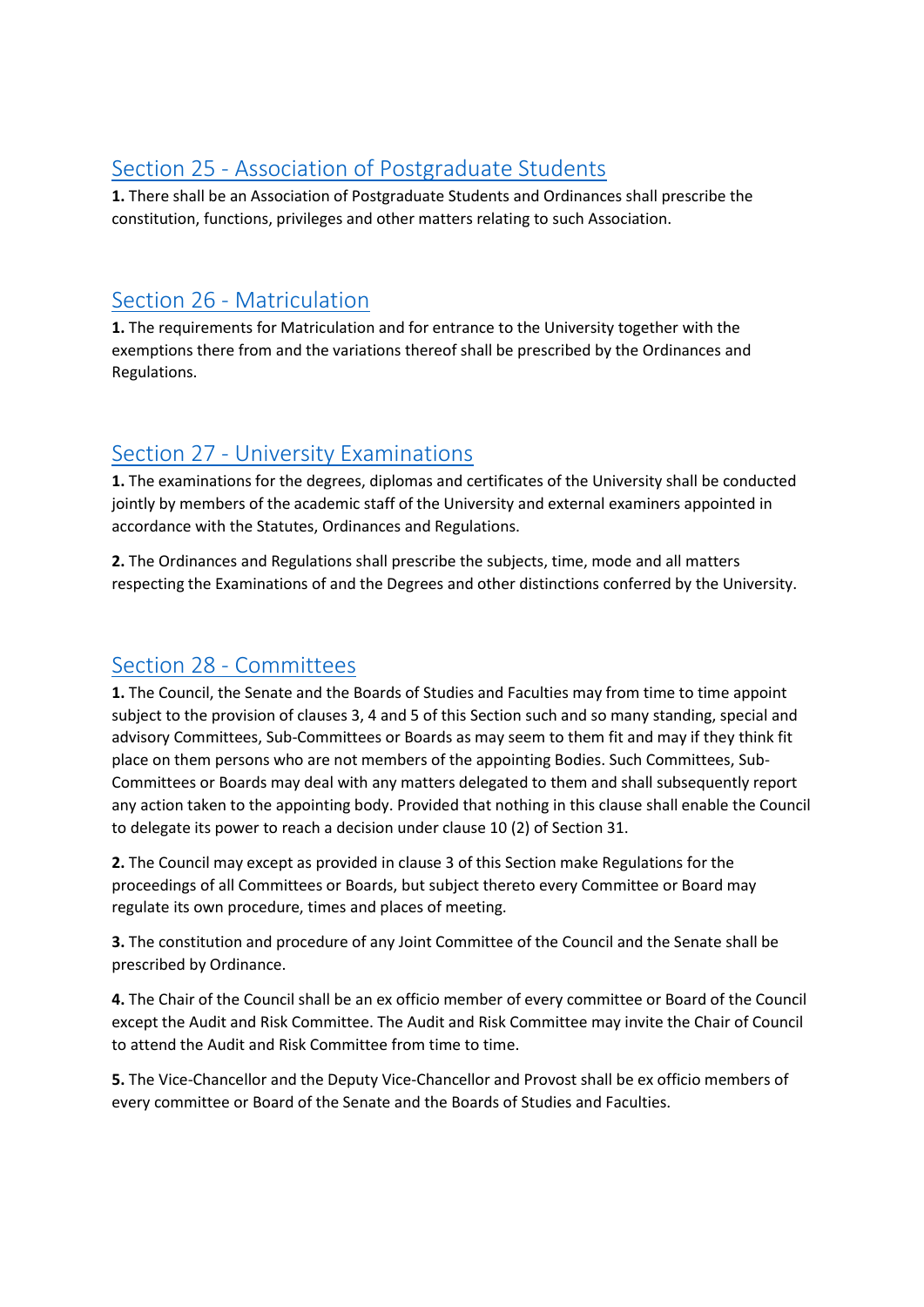### Section 29 - [Ordinances](https://www.keele.ac.uk/legalgovernancecompliance/governance/actcharterstatutesordinancesandregulations/universitystatutes/#section-29---ordinances)

**1.** The Council shall make Ordinances with regard to all such matters as are directed by the Charter and Statutes and such other matters as may be deemed expedient and such Ordinances shall be effective and binding when sanctioned by the Council.

### Section 31 - [Academic Staff](https://www.keele.ac.uk/legalgovernancecompliance/governance/actcharterstatutesordinancesandregulations/universitystatutes/#section-31---academic-staff)

### PART I - CONSTRUCTION, APPLICATION AND INTERPRETATION **Construction**

**1.** This Section and any Ordinance or Regulation made under this Section shall be construed in every case to give effect to the following guiding principles, that is to say (a) to ensure that academic staff have freedom within the law to question and test received wisdom, and to put forward new ideas and controversial or unpopular opinions, without placing themselves in jeopardy of losing their jobs or privileges;

**(b)** to enable the University to provide education, promote learning and engage in research efficiently and economically; and

**(c)** to apply the principles of justice and fairness.

Reasonableness of decisions

**2.** No provision in Part II or Part III shall enable the body or person having the duty to reach a decision under the relevant part to dismiss any member of the academic staff unless the reason for their dismissal may in the circumstances (including the size and administrative resources of the University) reasonably be treated as a sufficient reason for dismissing them.

### **Application**

**3.1** This Section shall apply

**(a)** to the persons who are described as "academic staff" in clause 1 of Section 1;

**(b)** to the Secretary to Council and the Librarian;

**(c)** to the administrative staff of the University holding posts designated by the Council as academic related posts to which this Section applies; and

**(d)** to the Vice-Chancellor to the extent and in the manner set out in the Annex to this Section.

**3.2** In this Section any reference to academic staff is a reference to persons to whom this Section applies.

Meaning of "dismissal"

**4.** In this Section "dismiss" and "dismissal" mean dismissal of a member of the academic staff and

**(a)** include remove or, as the case may be, removal from office; and

**(b)** in relation to employment under a contract, shall be construed in accordance with section 55 of the Employment Protection (Consolidation) Act 1978.

Meaning of "good cause"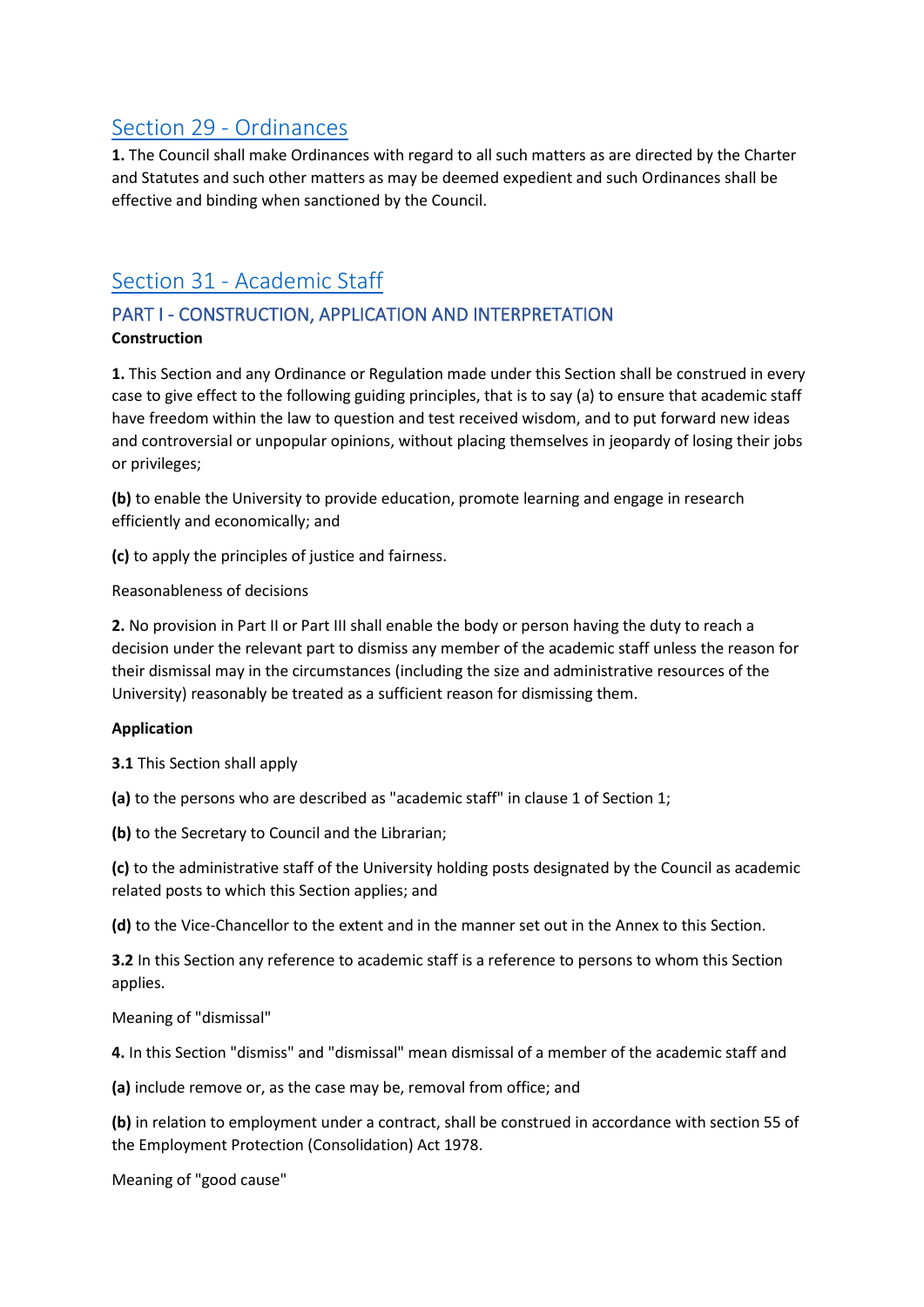**5.1** For the purposes of this Section "good cause" in relation to the dismissal or removal from office or place of a member of the academic staff, being in any case a reason which is related to conduct or to capability or qualifications for performing work of the kind which the member of the academic staff concerned was appointed or employed to do, means –

**(a)** conviction for an offence which may be deemed by a Tribunal appointed under Part III to be such as to render the person convicted unfit for the execution of the duties of the office or employment as a member of the academic staff; or

**(b)** conduct of an immoral, scandalous or disgraceful nature incompatible with the duties of the office or employment; or

**(c)** conduct constituting failure or persistent refusal or neglect or inability to perform the duties or comply with the conditions of office; or

**(d)** physical or mental incapacity established under Part IV.

**5.2** In this clause –

**(a)** "capability", in relation to such a member, means capability assessed by reference to skill, aptitude, health or any other physical or mental quality; and

**(b)** "qualifications", in relation to such a member, means any degree, diploma or other academic, technical or professional qualification relevant to the office or position held by that ember.

Meaning of "redundancy"

**6.** For the purposes of this Section dismissal shall be taken to be a dismissal by reason of redundancy if it is attributable wholly or mainly to  $-$ 

**(a)** the fact that the University has ceased, or intends to cease, to carry on the activity for the purposes of which the member of the academic staff concerned was appointed or employed by the University, or has ceased, or intends to cease, to carry on that activity in the place in which the member concerned worked; or

**(b)** the fact that the requirements of that activity for members of the academic staff to carry out work of a particular kind, or for members of the academic staff to carry out work of a particular kind in that place, have ceased or diminished or are expected to cease or diminish.

Incidental, supplementary and transitional matters

**7.1** In any case of conflict, the provisions of this Section shall prevail over those of any other Section and over those of the Ordinances and Regulations and the provisions of any Ordinance made under this Section shall prevail over those of any other Ordinance:

Provided that Part II of and the Annex to this Section shall not apply in relation to anything done or omitted to be done before the date on which the instrument making these modifications was approved under subsection (9) of section 204 of the Education Reform Act 1988.

**7.2** Nothing in any appointment made, or contract entered into, shall be construed as overriding or excluding any provision made by this Section concerning the dismissal of a member of the academic staff by reason of redundancy or for good cause:

Provided that nothing in this sub-clause shall prevent waivers made under section 142 of the Employment Protection (Consolidation) Act 1978 from having effect.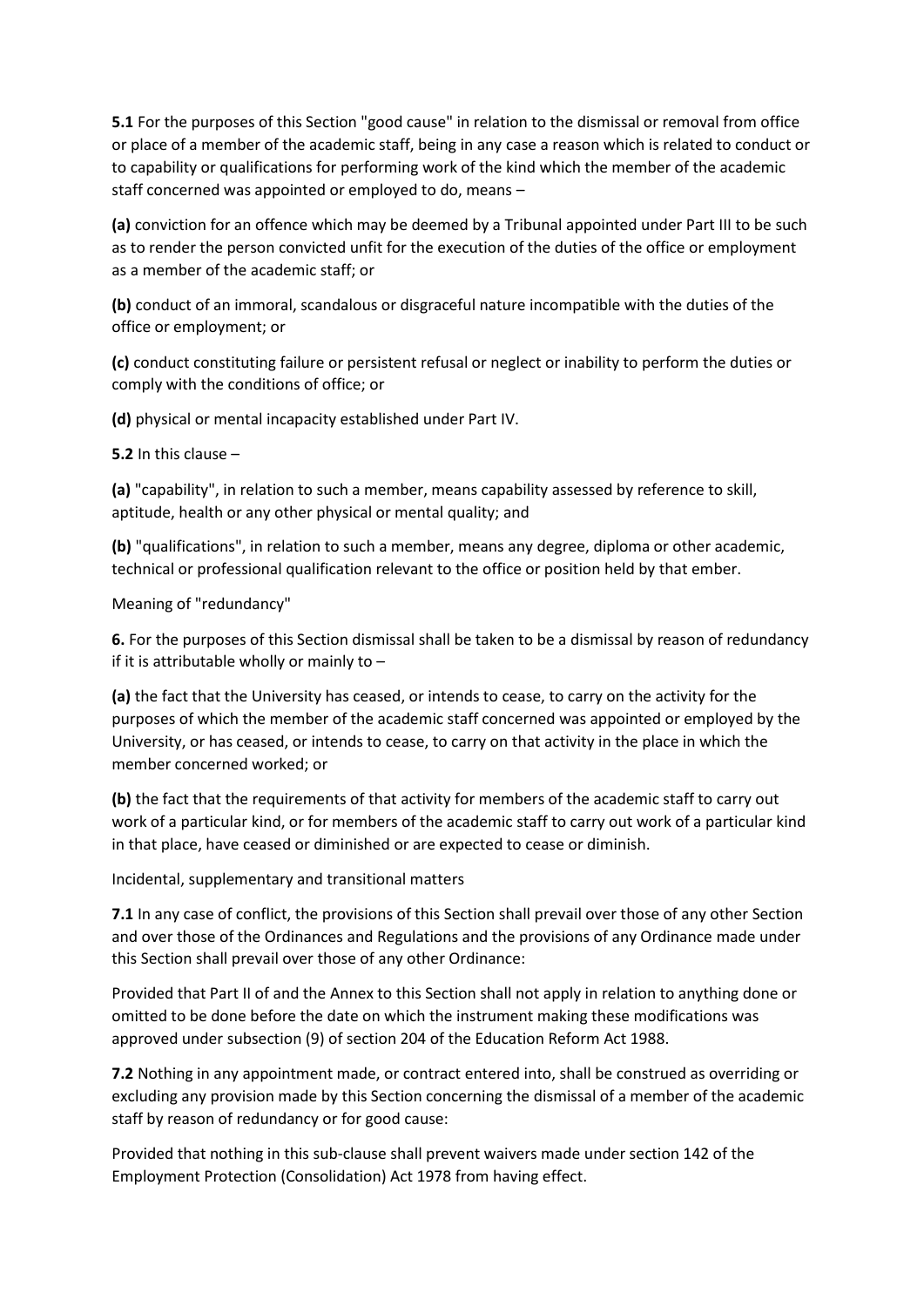**7.3** Nothing in any other Section or in any Ordinance or Regulation made thereunder shall authorise or require any officer of the University to sit as a member of any Committee, Tribunal or body appointed under this Section or to be present when any such Committee, Tribunal or body is meeting to arrive at its decision or for the purpose of discussing any point of procedure.

**7.4** In this Section references to numbered Parts, clauses, and sub-clauses are references to Parts, clauses, and sub-clauses so numbered in this Section.

### PART II - REDUNDANCY

**8.** This Part enables the Council, as the appropriate body, to dismiss any member of the academic staff by reason of redundancy.

Exclusion from Part II of persons appointed or promoted before 20th November, 1987

**9.1** Nothing in this Part shall prejudice, alter or affect any rights, powers or duties of the University, or apply in relation to a person unless –

**(a)** their appointment is made, or their contract of employment is entered into, on or after 20th November, 1987; or

**(b)** they are promoted on or after that date.

**9.2** For the purposes of this clause in relation to a person, a reference to an appointment made or a contract entered into on or after that date shall be construed in accordance with subsections (3) to (6) of section 204 of the Education Reform Act 1988.

The Appropriate Body

**10.1** The Council shall be the appropriate body for the purposes of this part.

**10.2** This clause applies where the appropriate body has decided that it is desirable that there should be a reduction in the academic staff –

**(a)** of the University as a whole; or

**(b)** of any Board, Faculty, School, Institute, Delegacy, Department or other similar area of the University by way of redundancy.

**11.1** Where the appropriate body has reached a decision under clause 10 (2) it shall appoint a Redundancy Committee to be constituted in accordance with sub-clause (3) of this clause to give effect to its decision by such date as it may specify and for that purpose

**(a)** to select and recommend the requisite members of the academic staff for dismissal by reason of redundancy; and

**(b)** to report their recommendations to the appropriate body.

**11.2** The appropriate body shall either approve any selection recommendation made under subclause (1), or shall remit it to the Redundancy Committee for further consideration in accordance with its further directions.

**11.3** A Redundancy Committee appointed by the appropriate body shall comprise -

**(a)** a Chair; and

**(b)** two members of the Council, not being persons employed by the University; and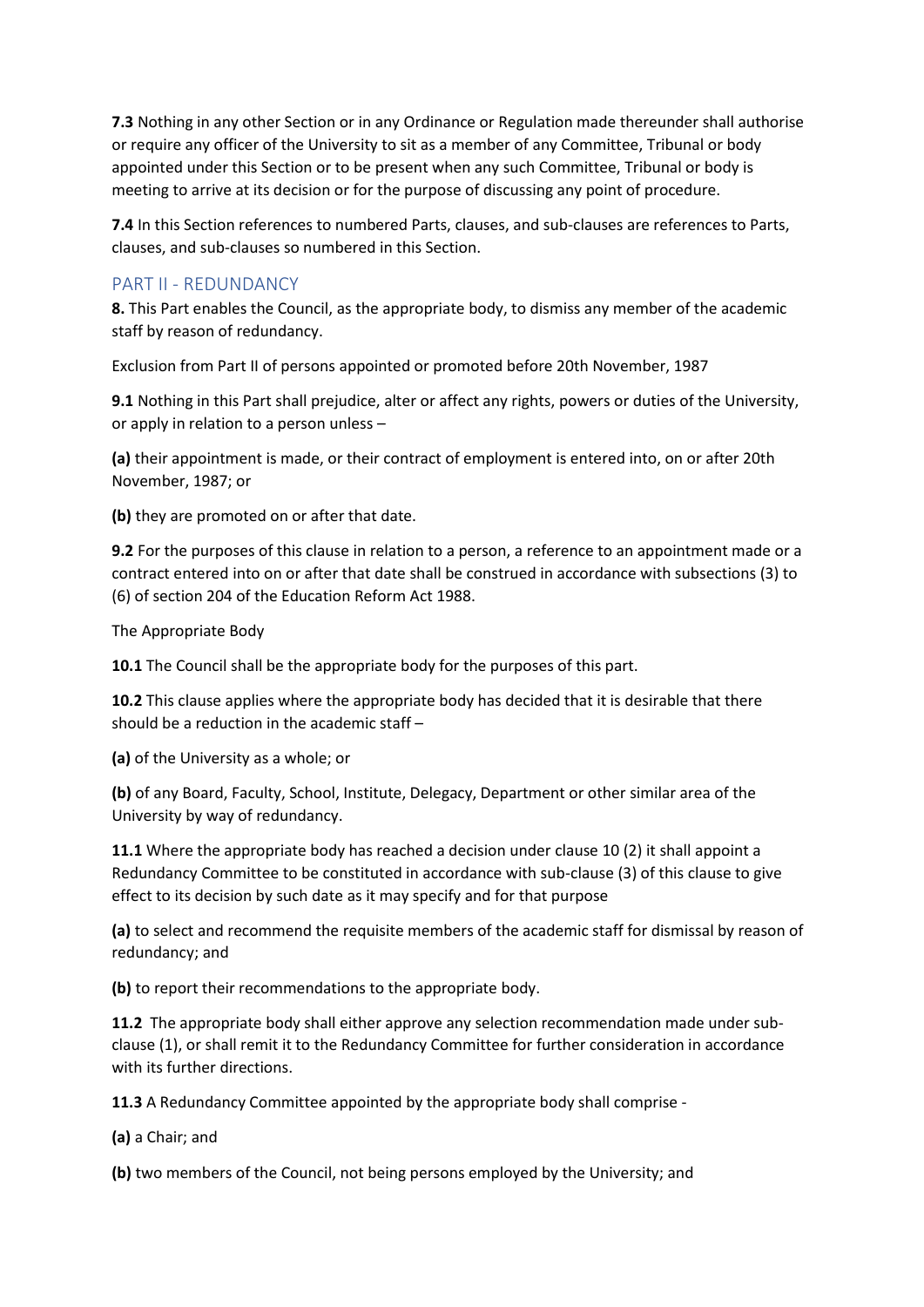**(c)** two members of the academic staff nominated by the Senate.

Notices of intended dismissal

**12.1** Where the appropriate body has approved a selection recommendation made under clause 11(1) it may authorise an officer of the University as its delegate to dismiss any member of the academic staff so selected.

**12.2** Each member of the academic staff selected shall be given separate notice of the selection approved by the appropriate body.

**12.3** Each separate notice shall sufficiently identify the circumstances which have satisfied the appropriate body that the intended dismissal is reasonable and in particular shall include

**(a)** a summary of the action taken by the appropriate body under this Part;

**(b)** an account of the selection processes used by the Redundancy Committee;

**(c)** a reference to the rights of the person notified to appeal against the notice and to the time within which any such appeal is to be lodged under Part V (Appeals); and

**(d)** a statement as to when the intended dismissal is to take effect.

### PART III - DISCIPLINE, DISMISSAL AND REMOVAL FROM OFFICE

#### **Disciplinary Procedures**

**13.1** Minor faults shall be dealt with informally.

**13.2** Where the matter is more serious but falls short of constituting possible good cause for dismissal the following procedure shall be used

#### **Stage 1 - Oral Warning**

If conduct or performance does not meet acceptable standards the member of the academic staff will normally be given a formal ORAL WARNING. The member will be advised of the reason for the warning, that it is the first stage of the disciplinary procedure and of the right of appeal under this clause. A brief note of the oral warning will be kept but it will be spent after 12 months, subject to satisfactory conduct and performance.

#### **Stage 2 - Written Warning**

If the offence is a serious one, or if a further offence occurs, a WRITTEN WARNING will be given to the member of the academic staff by the Head of Department/School or equivalent. This will give details of the complaint, the improvement required and the timescale. It will warn that a complaint may be made to the Director of Human Resources seeking the institution of charges to be heard by a Tribunal appointed under clause 16 if there is no satisfactory improvement and will advise of the right of appeal under this clause. A copy of this written warning will be kept by the Head of Department/School but it will be disregarded for disciplinary purposes after 2 years subject to satisfactory conduct and performance.

#### **Stage 3 - Appeals**

A member of the academic staff who wishes to appeal against a disciplinary warning shall inform the Director of Human Resources within two weeks. The Deputy Vice-Chancellor and Provost shall hear all such appeals and their decision shall be final.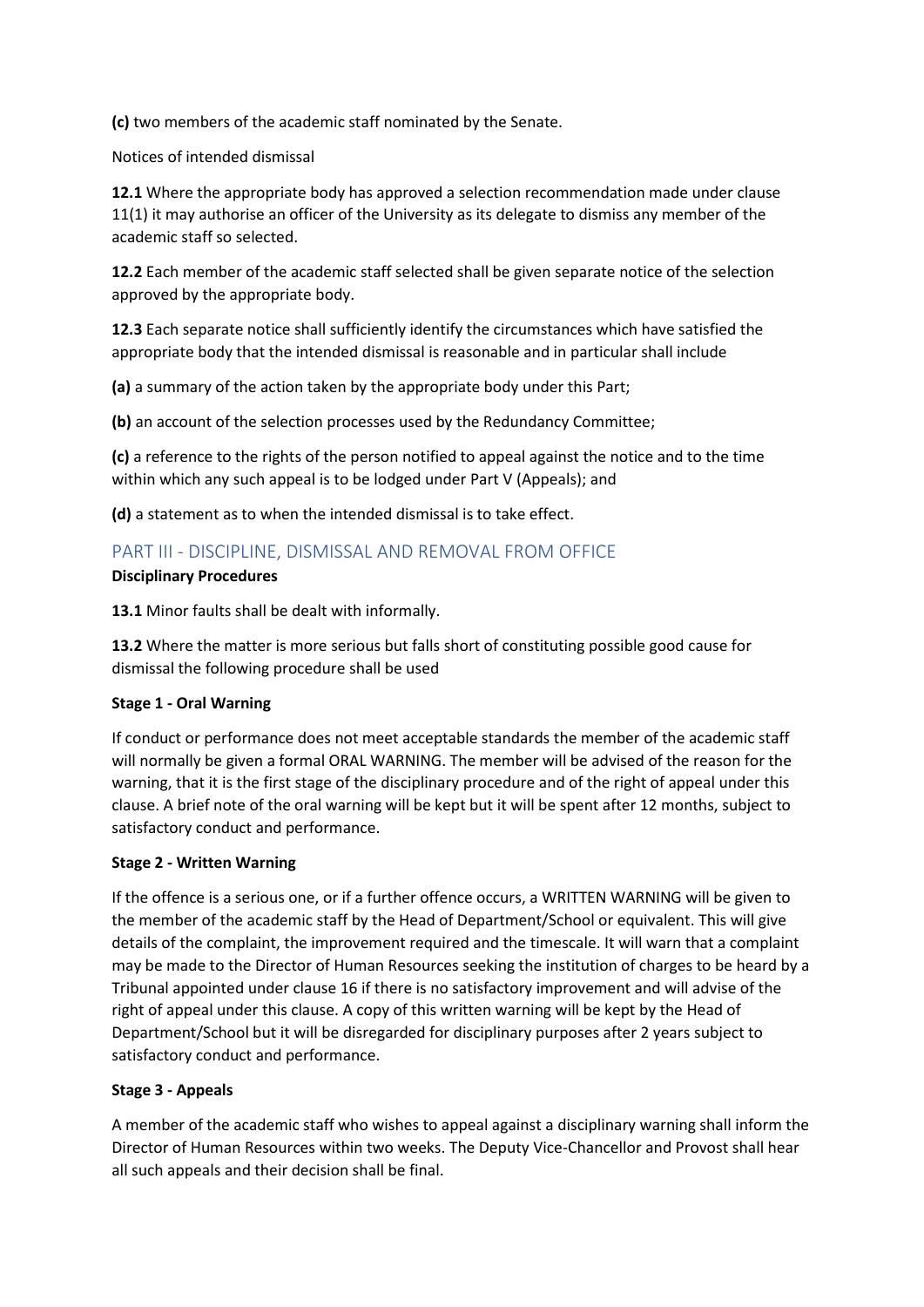#### **Preliminary examination of serious disciplinary matters**

**14.1** If there has been no satisfactory improvement following a written warning given under Stage 2 of the procedure in clause 13, or in any other case where it is alleged that conduct or performance may constitute good cause for dismissal or removal from office, a complaint seeking the institution of charges to be heard by a Tribunal appointed under clause 16 may be made to the Director of Human Resources who shall bring it to the attention of the Vice-Chancellor.

**14.2** To enable the Vice-Chancellor to deal fairly with any complaint brought to their attention under sub-clause (1) he/she shall institute such investigations or enquiries (if any) as appear to them to be necessary.

**14.3** If it appears to the Vice-Chancellor that a complaint brought to their attention under subclause (1) relates to conduct or performance which does not meet acceptable standards but for which no written warning has been given under clause 13 or which relates to a particular alleged infringement of rules, regulations or by-laws for which a standard penalty is normally imposed in the University or within the Board, Faculty, School, Institute, Delegacy, Department or other relevant area, or is trivial or invalid the Vice-Chancellor may dismiss it summarily, or decide not to proceed further under this Part.

**14.4** If the Vice-Chancellor does not dispose of a complaint under sub-clause (3) the Vice-Chancellor shall treat the complaint as disclosing a sufficient reason for proceeding further under this Part and, if the Vice-Chancellor sees fit, the Vice-Chancellor may suspend the member on full pay pending a final decision.

**14.5** Where the Vice-Chancellor proceeds further under this Part they shall write to the member of the academic staff concerned inviting comment in writing.

**14.6** As soon as may be following receipt of the comments (if any) the Vice-Chancellor shall consider the matter in the light of all the material then available and may -

**(a)** dismiss it themselves; or

**(b)** refer it for consideration under clause 13; or

**(c)** deal with it informally themselves if it appears to the Vice-Chancellor appropriate to do so and if the member of the academic staff agrees in writing that the matter should be dealt with in that way; or

**(d)** direct the Director of Human Resources to prefer a charge or charges to be considered by a Tribunal to be appointed under clause 16.

**14.7** If no comment is received within 28 days the Vice-Chancellor may proceed as aforesaid as if the member concerned had denied the substance and validity of the alleged case in its entirety.

#### **Institution of Charges**

**15.1** In any case where the Vice-Chancellor has directed that a charge or charges be preferred under clause 14(6) (d), the Vice-Chancellor shall request the Council to appoint a Tribunal under clause 16 to hear the charge or charges and to determine whether the conduct or performance of the member of the academic staff concerned constitutes good cause for dismissal or otherwise constitutes a serious complaint relating to the members appointment or employment.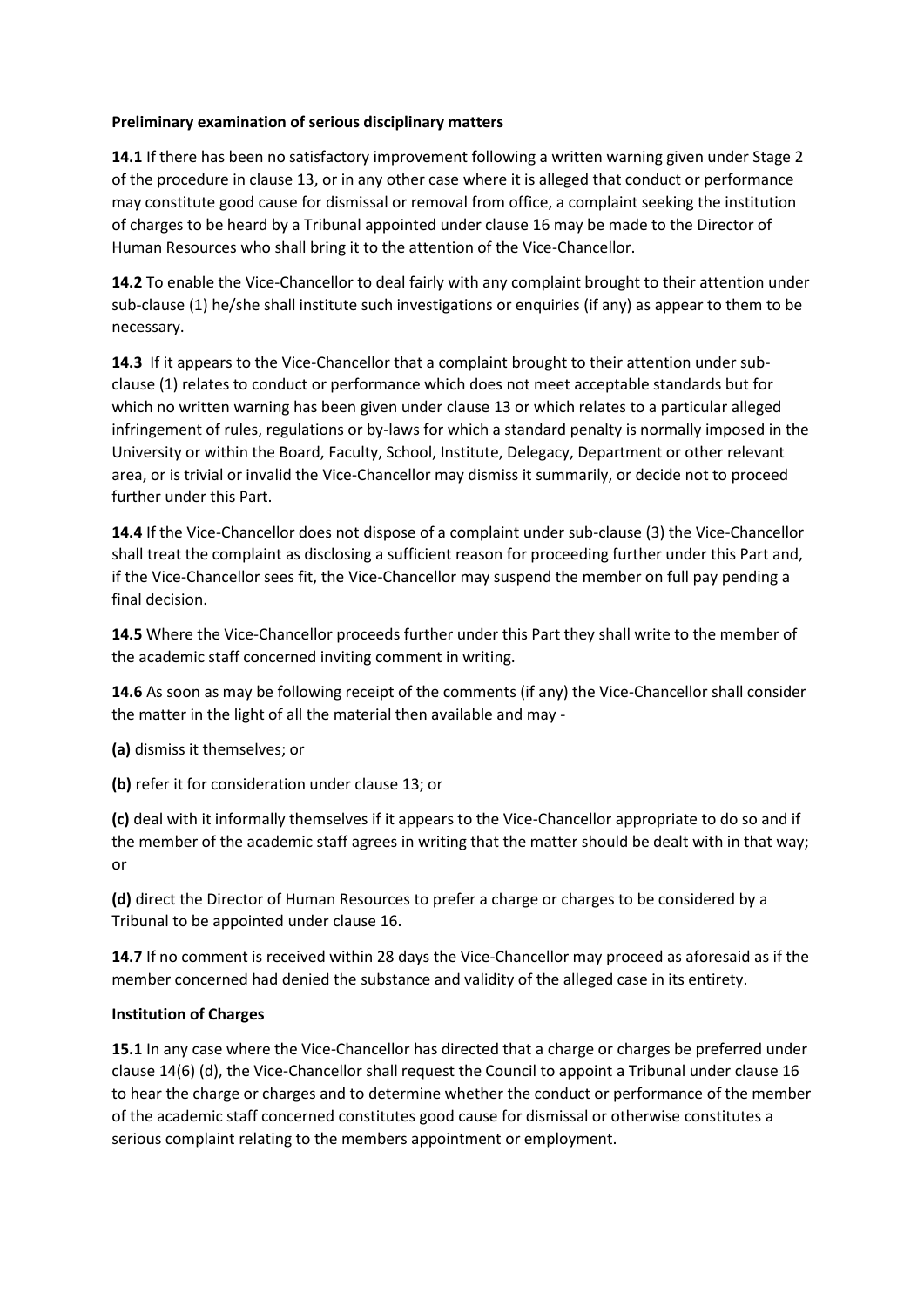**15.2** Where the Council has been requested to appoint a Tribunal under clause 16 the Director of Human Resources or, if the Director of Human Resources is unable to act, another officer appointed by the Vice-Chancellor shall take charge of the proceedings.

**15.3** The officer in charge of the proceedings shall formulate, or arrange for the formulation of, the charge or charges and shall present, or arrange for the presentation of, the charge or charges before the Tribunal.

**15.4** It shall be the duty of the officer in charge of the proceedings

**(a)** to forward the charge or charges to the Tribunal and to the member of the academic staff concerned together with the other documents therein specified, and

**(b)** to make any necessary administrative arrangements for the summoning of witnesses, the production of documents and generally for the proper presentation of the case before the Tribunal.

#### **The Tribunal**

**16.** A Tribunal appointed by the Council shall comprise:

**(a)** a Chair; and

**(b)** one member of the Council, not being a person employed by the University; and

**(c)** one member of the academic staff nominated by the Senate.

#### **Provisions concerning Tribunal procedure**

**17.1** The procedure to be followed in respect of the preparation, hearing and determination of charges by a Tribunal shall be that set out in Ordinances made under this clause.

**17.2** Without prejudice to the generality of the foregoing such Ordinances shall ensure -

**(a)** that the member of the academic staff concerned is entitled to be represented by another person, whether such person be legally qualified or not, in connection with and at any hearing of charges by a Tribunal;

**(b)** that a charge shall not be determined without an oral hearing at which the member of the academic staff concerned and any person appointed by them to represent them are entitled to be present;

**(c)** that the member of the academic staff and any person representing the staff member may call witnesses and may question witnesses upon the evidence on which the case against them is based; and

**(d)** that full and sufficient provision is made -

**(i)** for postponements, adjournments, dismissal of the charge or charges for want of prosecution, remission of the charge or charges to the Vice-Chancellor for further consideration and for the correction of accidental errors; and

**(ii)** for appropriate time limits for each stage (including the hearing) to the intent that any charge thereunder shall be heard and determined by a Tribunal as expeditiously as reasonably practicable.

#### **Notification of Tribunal decisions**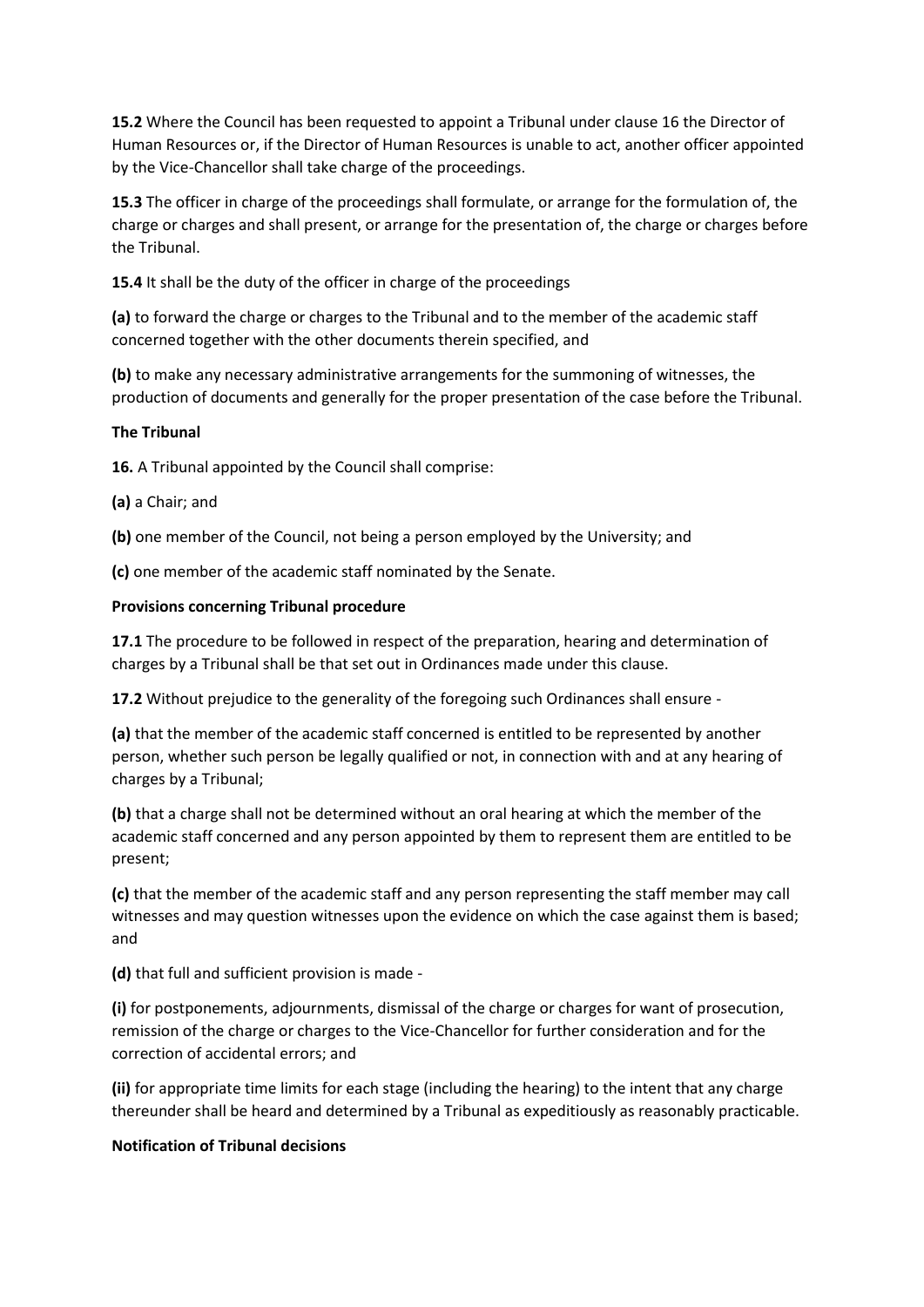**18.1** A Tribunal shall send its decision on any charge referred to it (together with its findings of fact and the reasons for its decision regarding that charge and its recommendations, if any, as to the appropriate penalty) to the Vice-Chancellor and to each party to the proceedings.

**18.2** A Tribunal shall draw attention to the period of time within which any appeal should be made by ensuring that a copy of Part V (Appeals) accompanies each copy of its decision sent to a party to the proceedings under this clause.

#### **Powers of the appropriate officer where charges are upheld by Tribunal.**

**19.1** Where the charge or charges are upheld and the Tribunal finds good cause and recommends dismissal or removal from office, but in no other case, the appropriate officer shall decide whether

or not to dismiss the member of the academic staff concerned.

**19.2** In any case where the charge or charges are upheld, other than where the appropriate officer has decided under sub-clause (1) to dismiss the member of the academic staff concerned, the action available to the appropriate officer (not comprising a greater penalty than that recommended by the Tribunal) may be -

**(a)** to discuss the issues raised with the member concerned; or

**(b)** to advise the member concerned about his future conduct; or

**(c)** to warn the member concerned; or

**(d)** to suspend the member concerned for such period as the appropriate officer shall think fair and reasonable, not to exceed 3 months after the Tribunals decision; or

**(e)** any combination of any of the above or such further or other action under the members contract of employment or terms of appointment as appears fair and reasonable in all the circumstances of the case.

#### **Appropriate officers**

**20.1** The Vice-Chancellor shall be the appropriate officer to exercise the powers conferred by clause 19 and any reference to the appropriate officer includes a reference to a delegate of that officer.

**20.2** Any action taken by the appropriate officer shall be confirmed in writing.

#### PART IV - REMOVAL FOR INCAPACITY ON MEDICAL GROUNDS

#### **PART IV - REMOVAL FOR INCAPACITY ON MEDICAL GROUNDS**

**21.1** This Part makes separate provision for the assessment of incapacity on medical grounds as a good cause for dismissal or removal from office.

**21.2** In this Part references to medical grounds are references to capability assessed by reference to health or any other physical or mental quality.

**21.3** In this Part references to the appropriate officer are references to the Vice-Chancellor or an officer acting as his delegate to perform the relevant act.

**21.4** References to the member of the academic staff include, in cases where the nature of the alleged disability so requires, a responsible relative or friend in addition to (or instead of) that member.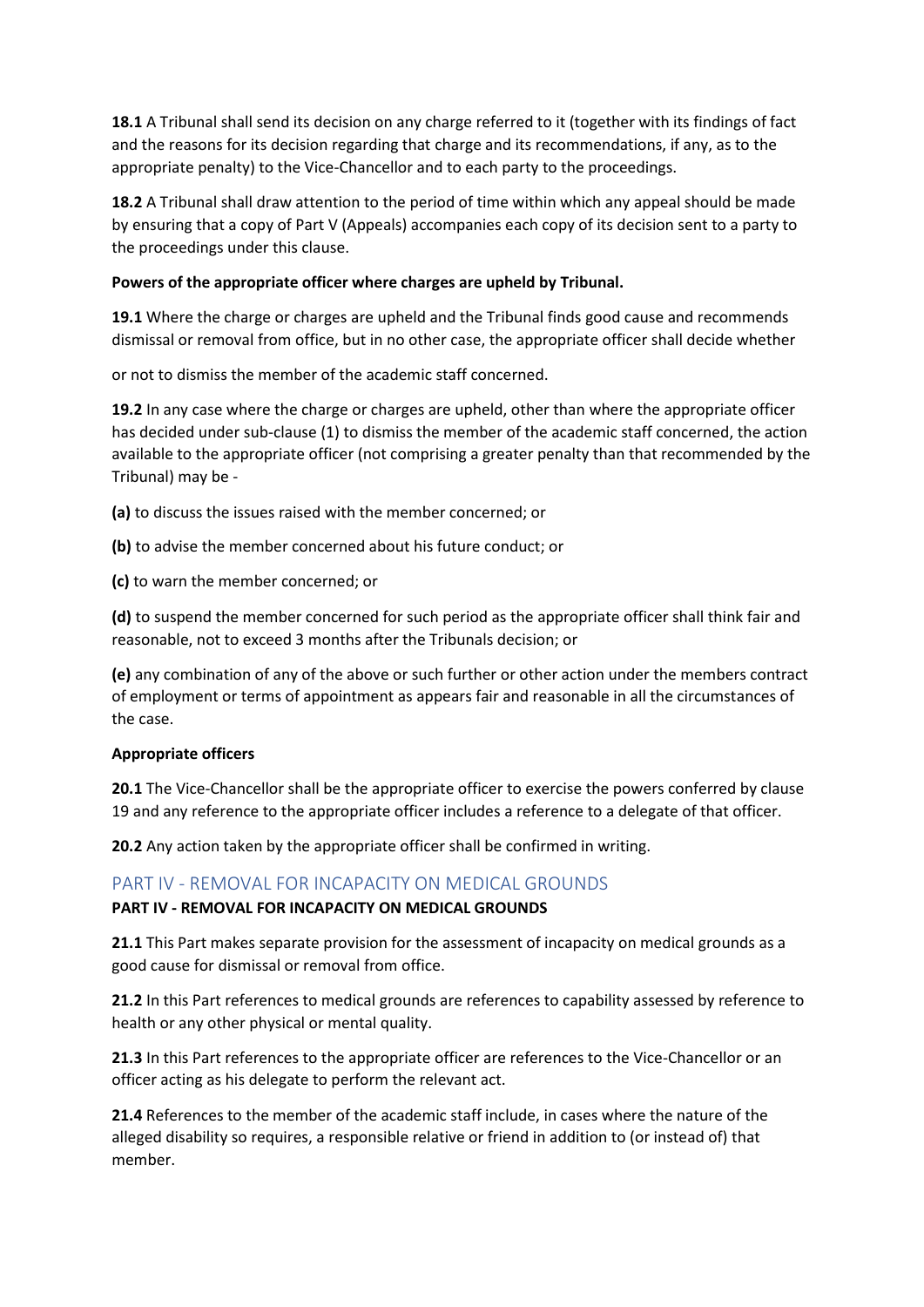**22.1** Where it appears that the removal of a member of the academic staff on medical grounds would be justified, the appropriate officer -

**(a)** shall inform the member accordingly; and

**(b)** shall notify the member in writing that it is proposed to make an application to the members doctor for a medical report and shall seek the members consent in writing in accordance with the requirements of the Access to Medical Reports Act 1988.

**22.2** If the member shares that view the University shall meet the reasonable costs of any medical opinion required.

**22.3** If the member does not share that view the appropriate officer shall refer the case in confidence, with any supporting medial and other evidence (including any medical evidence submitted by the member), to a Board comprising one person nominated by the Council; one person nominated by the member concerned or, in default of the latter nomination, by the Senate; and a medically qualified chair jointly agreed by the Council and the member or, in default of agreement, to be nominated by the President of the Royal College of Physicians.

**22.4** The Board may require the member concerned to undergo medical examination at the University's expense.

#### **Termination of Employment**

**23.** If the Board determines that the member shall be required to retire on medical grounds, the appropriate officer shall direct the Director of Human Resources or his delegate to terminate the employment of the member concerned on those medical grounds.

#### PART V - APPEALS

**PART V - APPEALS**

#### **Purpose of Part V**

**24.** This Part establishes procedures for hearing and determining appeals by members of the academic staff who are dismissed or under notice of dismissal or who are otherwise disciplined.

#### **Application and interpretation of Part V**

**25.1** This Part applies -

**(a)** to appeals against the decisions of the Council as the appropriate body (or of a delegate of that body) to dismiss in the exercise of its powers under Part II;

**(b)** to appeals arising in any proceedings, or out of any decision reached, under part III other than appeals under clause 13 (Appeals against disciplinary warnings);

**(c)** to appeals against dismissal otherwise than in pursuance of Part II or Part III;

**(d)** to appeals against discipline otherwise than in pursuance of Part III; and

**(e)** to appeals against decisions reached under Part IV and "appeal" and "appellant" shall be construed accordingly.

**25.2** No appeal shall however lie against -

**(a)** a decision of the appropriate body under clause 10(2);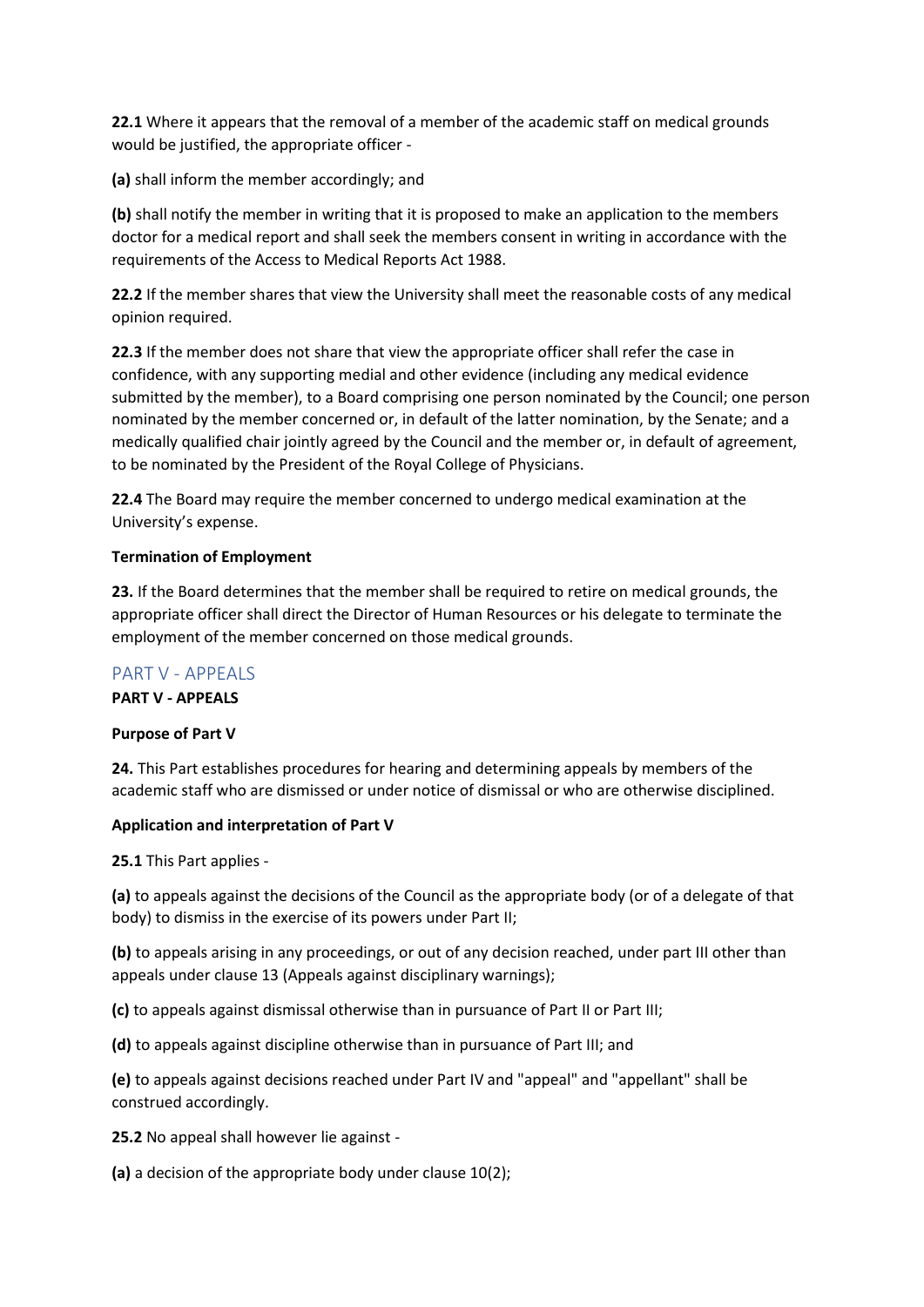**(b)** the findings of fact of a Tribunal under clause 18(1) save where, with the consent of the person or persons hearing the appeal, fresh evidence is called on behalf of the appellant at that hearing;

**(c)** any finding by a Board set up under clause 22(3).

**25.3** In this Part references to "the person appointed" are references to the person appointed by the Council under clause 28 to hear and determine the relevant appeal.

**25.4** The parties to an appeal shall be the appellant and the Director of Human Resources and any other person added as a party at the direction of the person appointed.

#### **Institution of Appeals**

**26.** A member of the academic staff shall institute an appeal by serving on the Director of Human Resources, within the time allowed under clause 27, notice in writing setting out the grounds of the appeal.

#### **Time for appealing and notices of appeal**

**27.1** A notice of appeal shall be served within 28 days of the date on which the document recording the decision appealed from was sent to the appellant or such longer period, if any, as the person appointed may determine under sub-clause (3).

**27.2** The Director of Human Resources shall bring any notice of appeal received (and the date when it was served) to the attention of the Council and shall inform the appellant that they have done so.

**27.3** Where the notice of appeal was served on the Director of Human Resources outside the 28 day period the person appointed under clause 28 shall not permit the appeal to proceed unless the Director of Human Resources considers that justice and fairness so require in the circumstances of the case.

#### **Persons appointed to hear and determine appeals**

**28.1** Where an appeal is instituted under this part the Council shall appoint a person described in sub-clause (2) to hear and determine that appeal.

**28.2** The persons described in this sub-clause are persons not employed by the University holding, or having held, judicial office or being barristers or solicitors of at least ten years standing.

**28.3** The person appointed shall sit alone unless they consider that justice and fairness will best be served by sitting with two other persons.

**28.4** The other persons who may sit with the person appointed shall be -

**(a)** one member of the Council not being a person employed by the University; and

**(b)** one member of the academic staff nominated by the Senate.

#### **Provisions concerning appeal procedures and powers**

**29.1** The procedure to be followed in respect of the preparation, consolidation, hearing and determination of appeals shall be that set out in Ordinances made under this clause.

**29.2** Without prejudice to the generality of the foregoing such Ordinances shall ensure -

**(a)** that an appellant is entitled to be represented by another person, whether such person be legally qualified or not, in connection with and at any hearing of his appeal;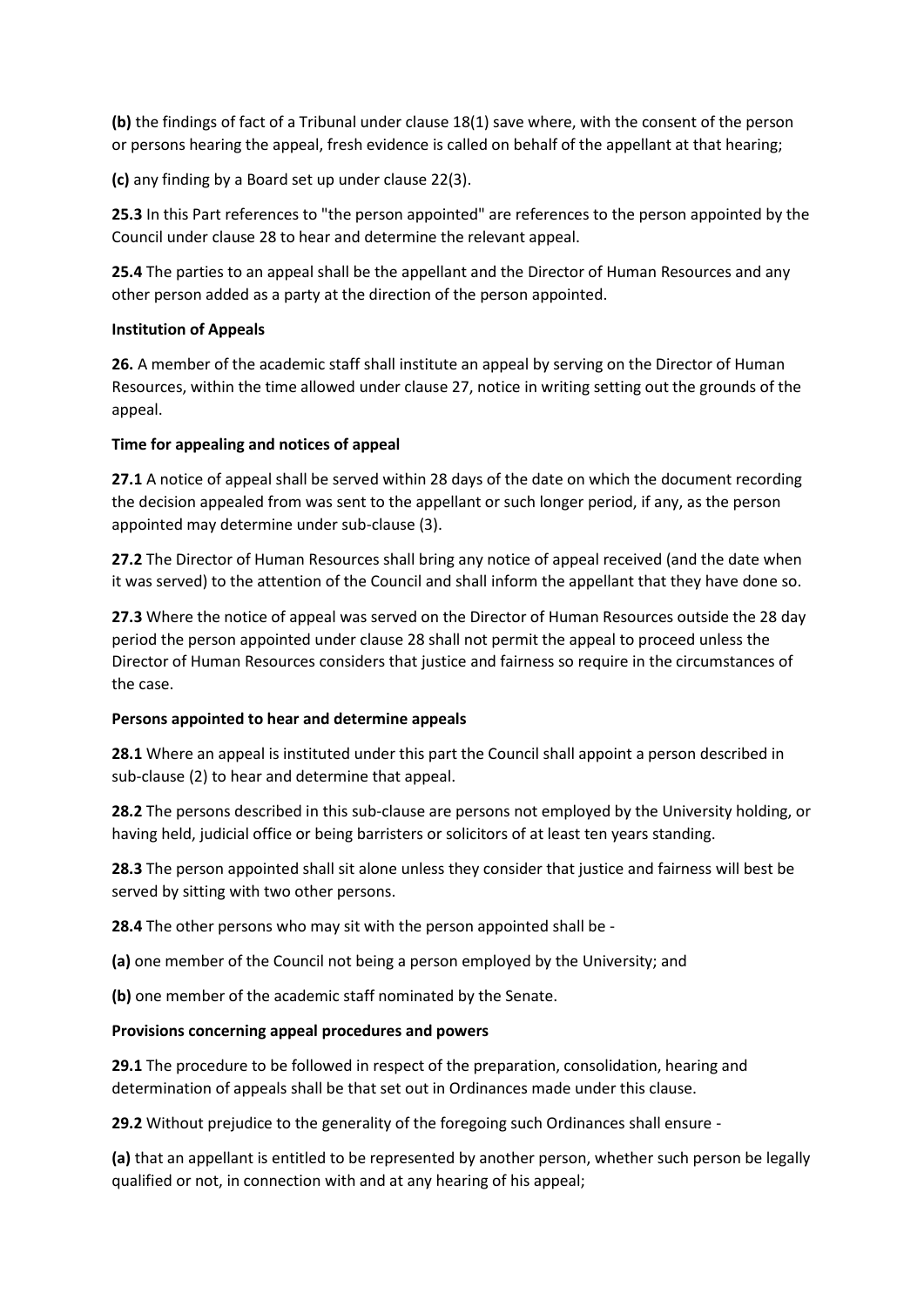**(b)** that an appeal shall not be determined without an oral hearing at which the appellant, and any person appointed by them to represent them are entitled to be present and, with the consent of the person or persons hearing the appeal, to call witnesses;

**(c)** that full and sufficient provision is made for postponements, adjournments, dismissal of the appeal for want of prosecution and for the correction of accidental errors; and

**(d)** that the person appointed may set appropriate time limits for each stage (including the hearing itself) to the intent that any appeal shall be heard and determined as expeditiously as reasonably practicable.

**29.3** The person or persons hearing the appeal may allow or dismiss an appeal in whole or in part and, without prejudice to the foregoing, may -

**(a)** remit an appeal from a decision under Part II to the Council as the appropriate body (or any issue arising in the course of such an appeal) for further consideration as the person or persons hearing the appeal may direct; or

**(b)** remit an appeal arising under Part III for rehearing by a differently constituted Tribunal to be appointed under that part; or

**(c)** remit an appeal from a decision of the appropriate officer under Part IV for further consideration as the person or persons hearing the appeal may direct; or

**(d)** substitute any lesser alternative penalty that would have been open to the appropriate officer following the finding by the Tribunal which heard and pronounced upon the original charge or charges.

#### **Notification of decisions**

**30.** The person appointed shall send the reasoned decision, including any decision reached in exercise of his powers under clause 29(3) (a), (b) or (c), on any appeal together with any findings of fact different from those come to by the Council as the appropriate body under Part II or by the Tribunal under Part III, as the case may be, to the Vice-Chancellor and to the parties to the appeal.

### PART VI - GRIEVANCE PROCEDURES

#### **PART VI - GRIEVANCE PROCEDURES**

#### **Purpose of Part VI**

**31.** The aim of this part is to settle or redress individual grievances promptly, fairly and so far as may be, within the Board, Faculty, School, Institute, Delegacy, Department or other relevant area by methods acceptable to all parties.

#### **Application**

**32.** The grievances to which this Part applies are ones by members of the academic staff concerning their appointments or employment where those grievances relate -

**(a)** to matters affecting themselves as individuals; or

**(b)** to matters affecting their personal dealings or relationships with other staff of the University, not being matters for which express provision is made elsewhere in this Section.

#### **Exclusions and Informal procedures**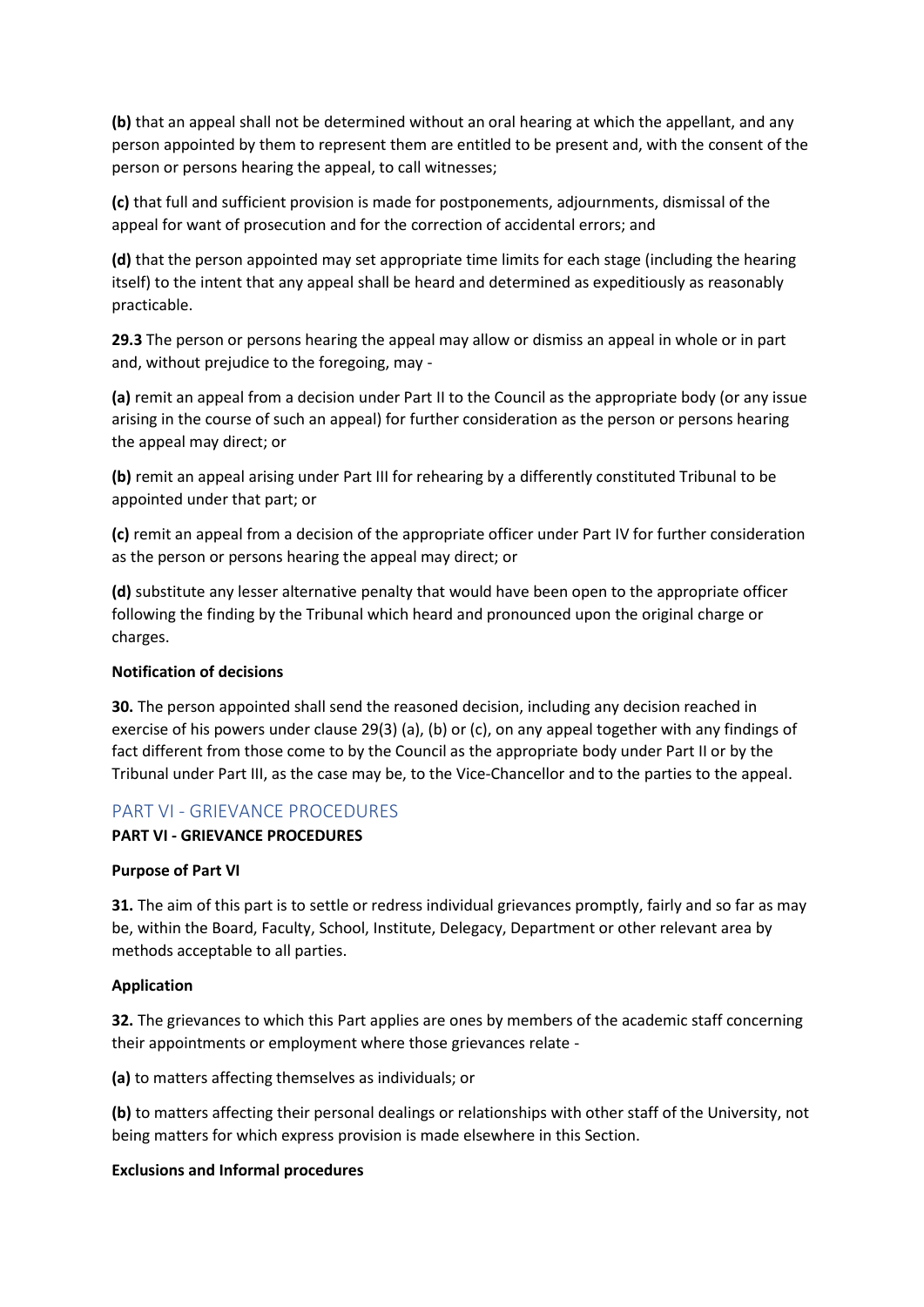**33. 1** If other remedies within the school, department or other relevant area have been exhausted the member of the academic staff may raise the matter with the Head of the Board, Faculty, School, Institute, Delegacy, Department or other relevant area.

**33.2** If the member of the academic staff is dissatisfied with the result of an approach under subclause (1) or if the grievance directly concerns the Head of the Board, Faculty, School, Institute, Delegacy, Department or other relevant area, the member may apply in writing to the Vice-Chancellor for redress of the grievance.

**33.3** If it appears to the Vice-Chancellor that the matter has been finally determined under Part III, IV or V or that the grievance is trivial or invalid, they may dismiss it summarily, or take no action upon it. If it so appears to the Vice-Chancellor they shall inform the member and the Grievance Committee accordingly.

**33.4** If the Vice-Chancellor is satisfied that the subject matter of the grievance could properly be considered with (or form the whole or any part of) -

- **(a)** a complaint under Part III;
- **(b)** a determination under Part IV; or
- **(c)** an appeal under Part V

the Vice-Chancellor shall defer action upon it under this Part until the relevant complaint, determination or appeal has been heard or the time for instituting it has passed and the Vice-Chancellor shall notify the member and the Grievance Committee accordingly.

**33.5** If the Vice-Chancellor does not reject the complaint under sub-clause (3) or if they do not defer action upon it under sub-clause (4) they shall decide whether it would be appropriate, having regard to the interests of justice and fairness, for them to seek to dispose of it informally. If the Vice-Chancellor so decides they shall notify the member and proceed accordingly.

#### **Grievance Committee procedure**

**34.** If the grievance has not been disposed of informally under clause 33(5), the Vice-Chancellor shall refer the matter to the Grievance Committee for consideration.

#### **35. The Grievance Committee to be appointed by the Council shall comprise -**

**(a)** a Chair; and

**(b)** one member of the Council not being a person employed by the University; and

**(c)** one member of the academic staff nominated by the Senate.

#### **Procedure in connection with determinations; and right to representation**

**36.** The procedure in connection with the consideration and determination of grievances shall be determined in Ordinances in such a way as to ensure that the aggrieved person and any person against whom the grievance lies shall have the right to be heard at a hearing and to be accompanied by a friend or representative.

#### **Notification of decisions**

**37.** The Committee shall inform the Council whether the grievance is or is not well-found and if it is well-found the Committee shall make such proposals for the redress of the grievance as it sees fit.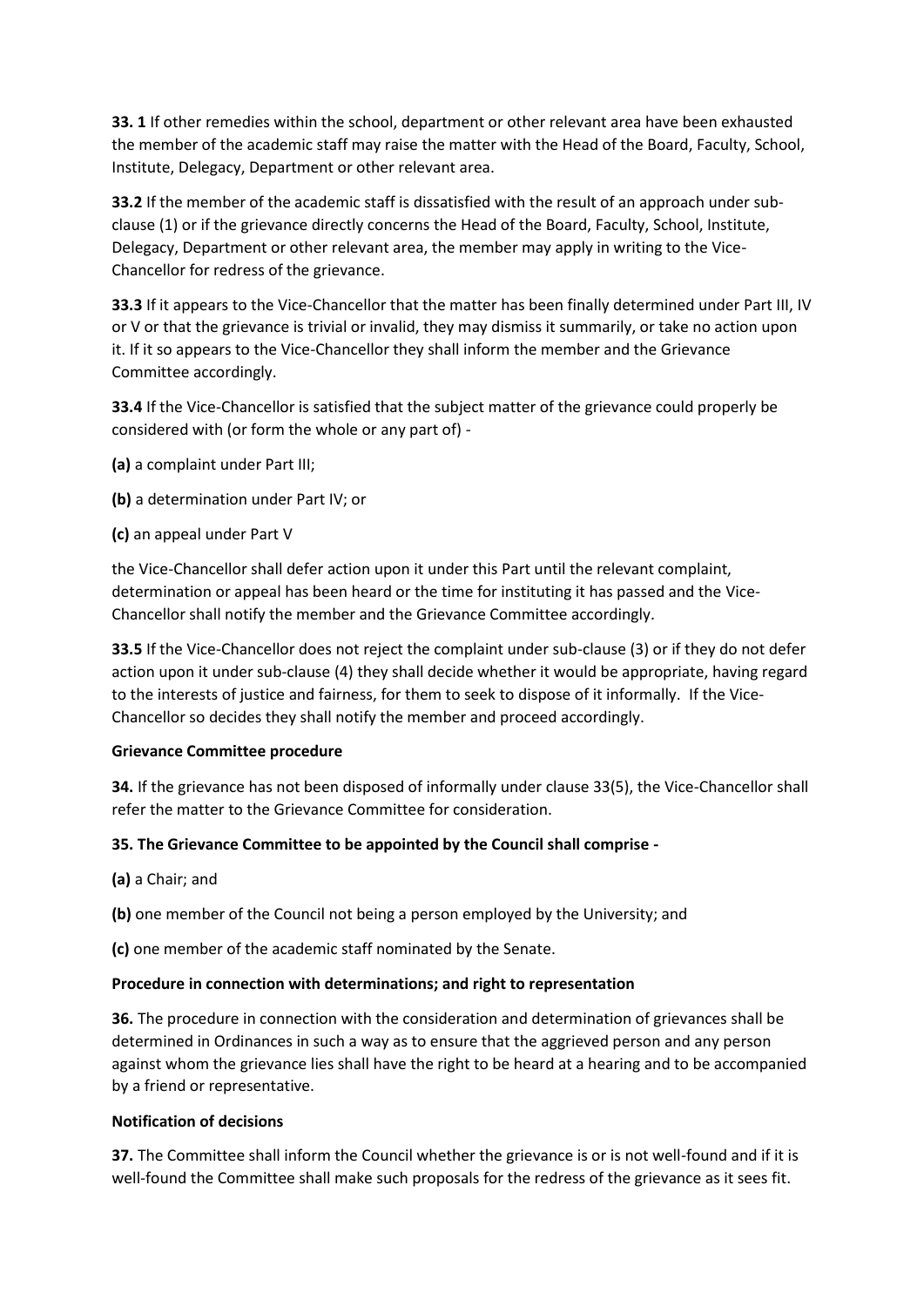#### **Clause 3(1) (d) ANNEX**

#### **PROVISIONS AS TO THE VICE-CHANCELLOR**

**1.** The Council may request its Chair to remove the Vice-Chancellor from office for good cause in accordance with the procedure described in this Annex.

**(i)** A complaint seeking the removal from office of the Vice-Chancellor for good cause may be made by not less than three members of the Council to the Chair of the Council.

**(ii)** If it appears to the Chair of the Council, on the material before them, that the complaint raises a prima facie case and that this could, if proved, constitute good cause for dismissal or removal from office the Chair of Council shall request the Council to appoint a Tribunal to hear and determine the matter.

**(iii)** If it appears to the Chair of the Council that a complaint made to them under sub-clause (1) does not raise a prima facie case or is trivial or invalid, they may recommend to the Council that no further action be taken upon it.

**(iv)** When the Council has appointed a Tribunal under sub-clause (2) it shall instruct a solicitor or other suitable person to formulate a charge or charges and to present, or arrange for the presentation of, the charges before the Tribunal.

**(v)** A Tribunal appointed by the Council shall comprise:

- **(a)** an independent Chair; and
- **(b)** one member of the Council, not being a person employed by the University; and

**(c)** one member of the academic staff.

**(vi)** Subject to the principles of justice and fairness the Tribunal may determine its own procedure.

**(vii)** The Tribunal shall send its reasoned decision on any charge referred to it together with its findings of fact regarding the charge and its recommendations, if any, as to the appropriate penalty to the Chair of the Council and to the Vice-Chancellor drawing attention to the period of time within which any appeal should be made.

**(viii)** Persons appointed to hear such an appeal shall be persons independent of the University holding, or having held, judicial office or being barristers or solicitors of at least 10 years standing and the person so appointed shall, subject to the principles of justice and fairness, determine the procedure to be adopted in hearing the appeal.

**(ix)** A person appointed shall send the reasoned decision on the appeal, together with any findings of fact different from those come to by the Tribunal and his recommendations, if any, as to the appropriate penalty, to the Vice-Chancellor and to the Chair of the Council.

**(x)** Where a charge or charges have been upheld by the Tribunal and not dismissed on appeal, the Chair of the Council shall decide whether or not to dismiss the Vice-Chancellor.

**2.** Where a complaint is to be referred to a Tribunal under this Section, the Chair of the Council may suspend the Vice-Chancellor from their duties and may exclude the Vice-Chancellor from the precincts of the University or any part thereof without loss of salary.

**3.** "Good cause" in this Annex has the same meaning as in clause 5 of this Section.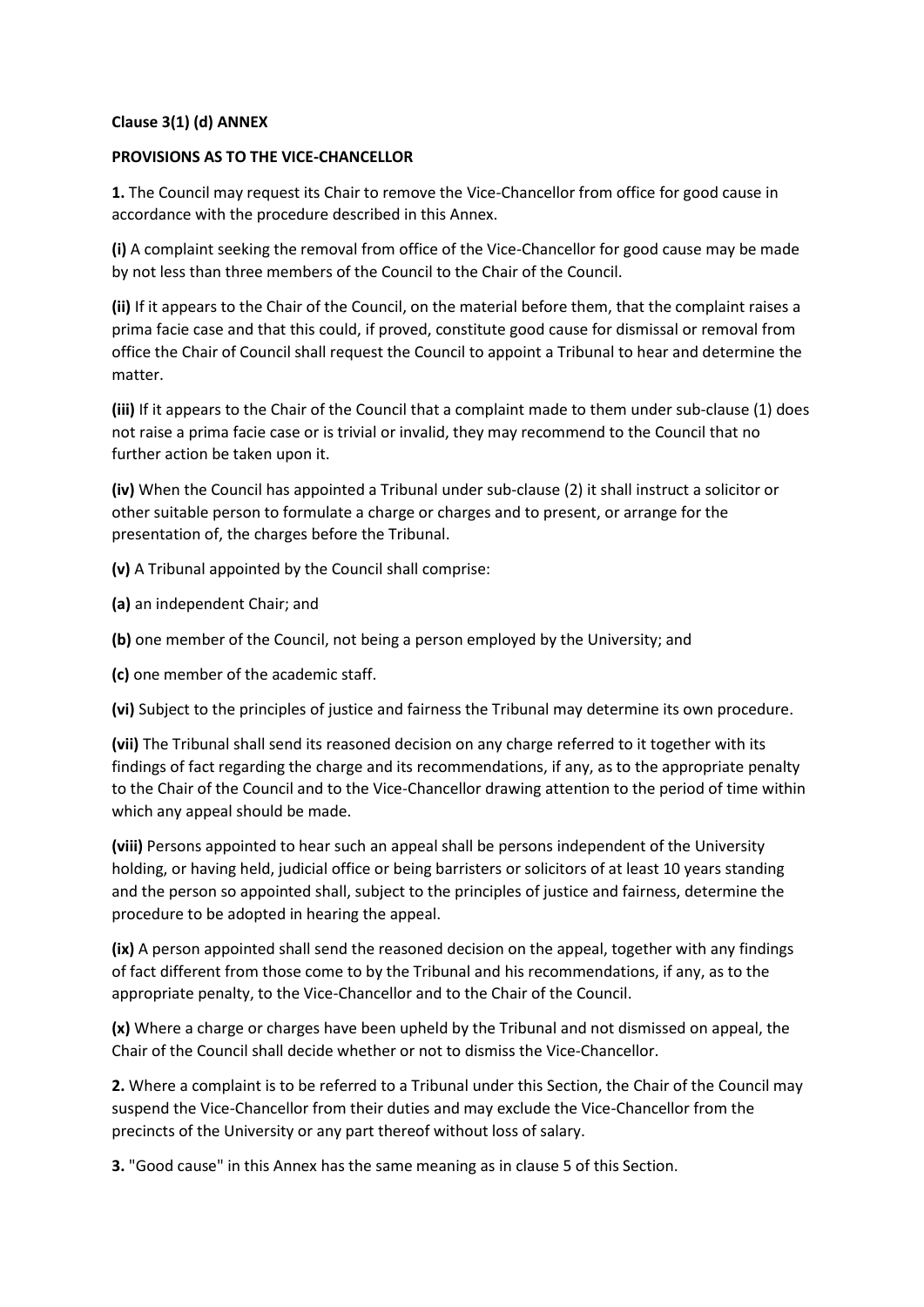**4.** For the purpose of the removal of the Vice-Chancellor for incapacity on medical grounds, Part IV of this Section shall have effect subject to the following modifications:-

**(a)** for references to a member of the academic staff there shall be substituted references to the Vice-Chancellor;

**(b)** for any reference to the office of Vice-Chancellor there shall be substituted a reference to the office of Chair of the Council;

**(c)** for clause 23 there shall be substituted -

"23. If the Board determines that the Vice-Chancellor shall be required to retire on medical grounds, it shall ask the Chair as the appropriate officer, to decide whether or not to terminate the appointment of the Vice-Chancellor on those medical grounds."

### Section 32 - [Retirement of Members of the Staff](https://www.keele.ac.uk/legalgovernancecompliance/governance/actcharterstatutesordinancesandregulations/universitystatutes/#section-32---retirement-of-members-of-the-staff)

**1.** The Vice-Chancellor, the Professors and all other salaried members of the Staff of the University shall vacate their office on the thirtieth day of September following the date on which they attain the age of sixty-five years unless the Council by a vote of at least two-thirds of the number present and voting shall request any such member to continue in office for such period as it shall from time to time determine but not exceeding five years in all, after which retirement shall be compulsory.

### Section 33 - [Acts During Vacancies](https://www.keele.ac.uk/legalgovernancecompliance/governance/actcharterstatutesordinancesandregulations/universitystatutes/#section-33---acts-during-vacancies)

**1.** No act or resolution of the Council, the Senate or any Committee or Board constituted in accordance with these Statutes shall be invalid by reason only of any vacancy in the body doing or passing it or by reason of any want of qualification by or invalidity in the election or appointment of any de facto Member of the body whether present or absent.

### Section 34 - [Reserved Areas](https://www.keele.ac.uk/legalgovernancecompliance/governance/actcharterstatutesordinancesandregulations/universitystatutes/#section-34---reserved-areas)

**1.** The following matters should be in the reserved area of business on University Committee agendas:

(a) Matters affecting the appointment, dismissal, promotion and personal affairs of individual members of the staff of the University.

(b) Matters affecting the admission, academic assessment and personal affairs of individual students.

**2.** Any papers, including minutes, relating to reserved areas shall be confidential to members of the Committee

**3.** The decision of the Chair of the relevant meeting as to whether a particular item constitutes a reserved item of business shall be final.